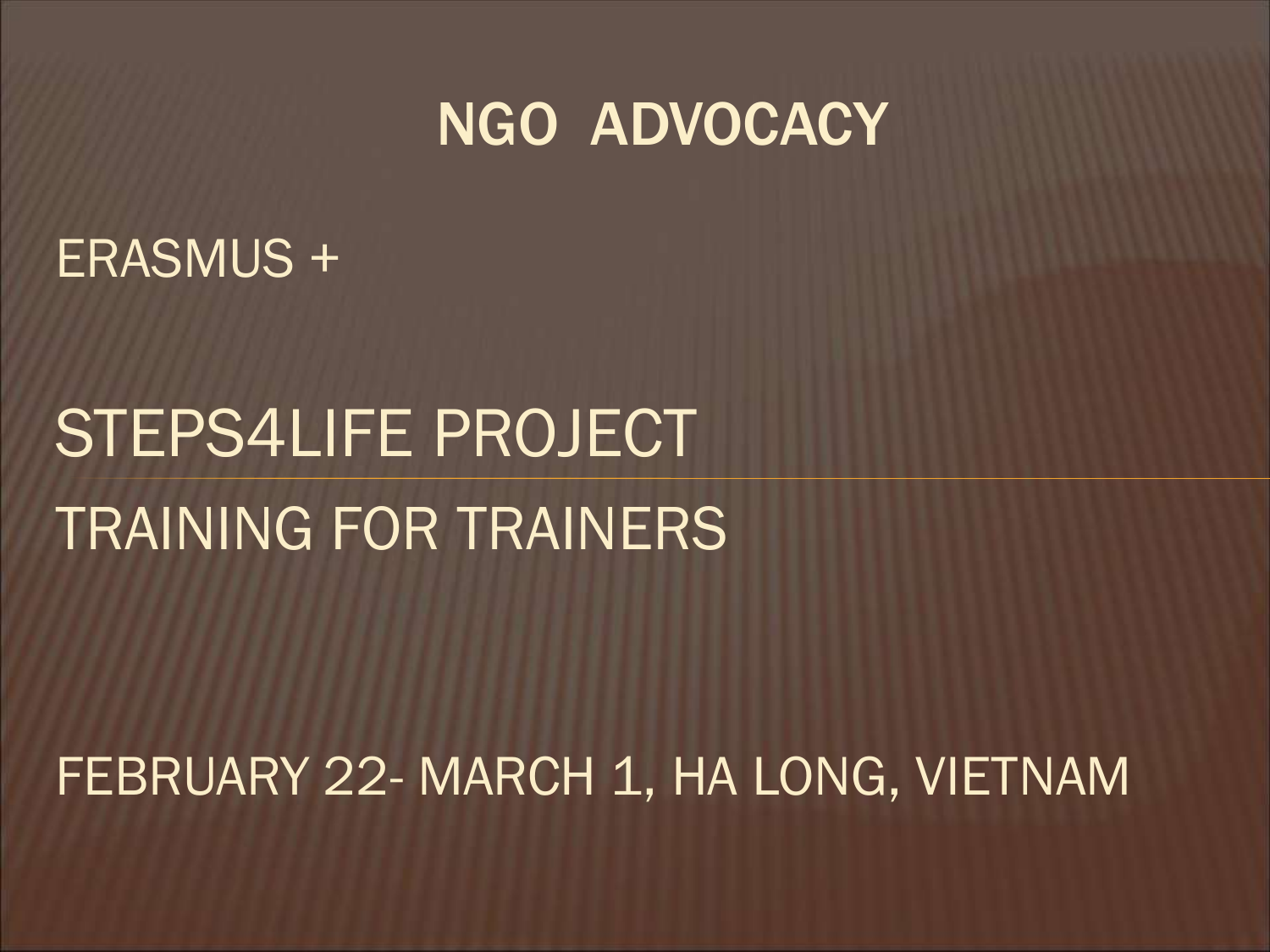## INCREASE YOUR POINT OF POWER

Almost everything is *outside* our control. Even our actions depend on muscles, molecules and environmental factors we only partially control.

Effective action is like flying or surfing - riding elements beyond our control.

 $O = E + R$ 

Outcome = Event plus our Response to it

When something happens (an event E), the outcome (O) depends on the response (R).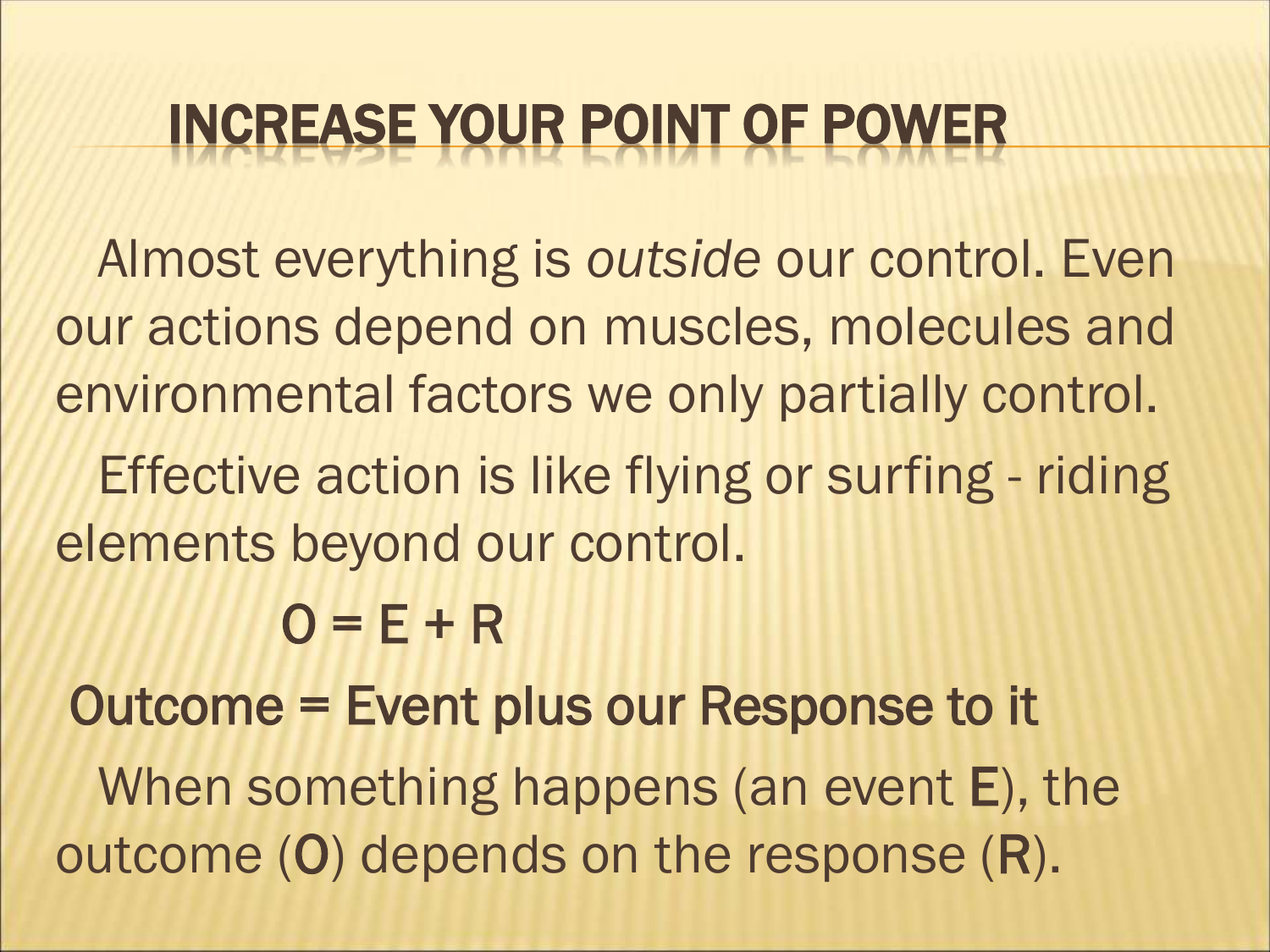## RESPONSIBILITY FOR YOUR RESPONSE

Most Events are outside our control. But you can take responsibility for your Response. Blaming "Events" makes you powerless, a victim. Taking responsibility means taking power and becoming author of your life. How you respond depends on your abilities, skills, intuition, understanding and vision - all of which can be developed.

Clarity of purpose creates focus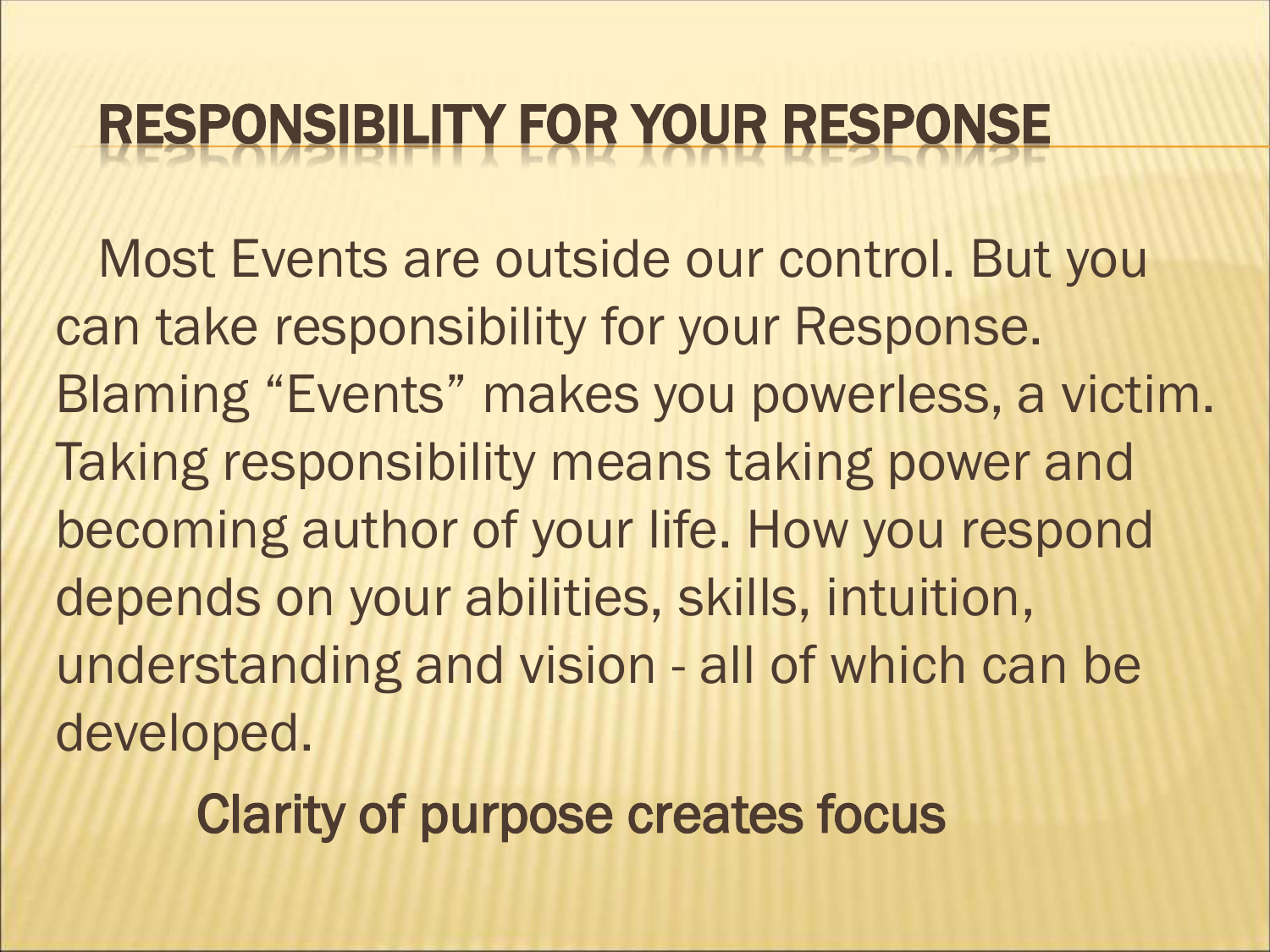# EXPAND YOUR POINT OF POWER

Expand your point of power by increasing your abilities, contacts and assets. Team up with others to pool skills, knowledge, contacts and energy to create collective power. Position in society or an organization can also increase potential power.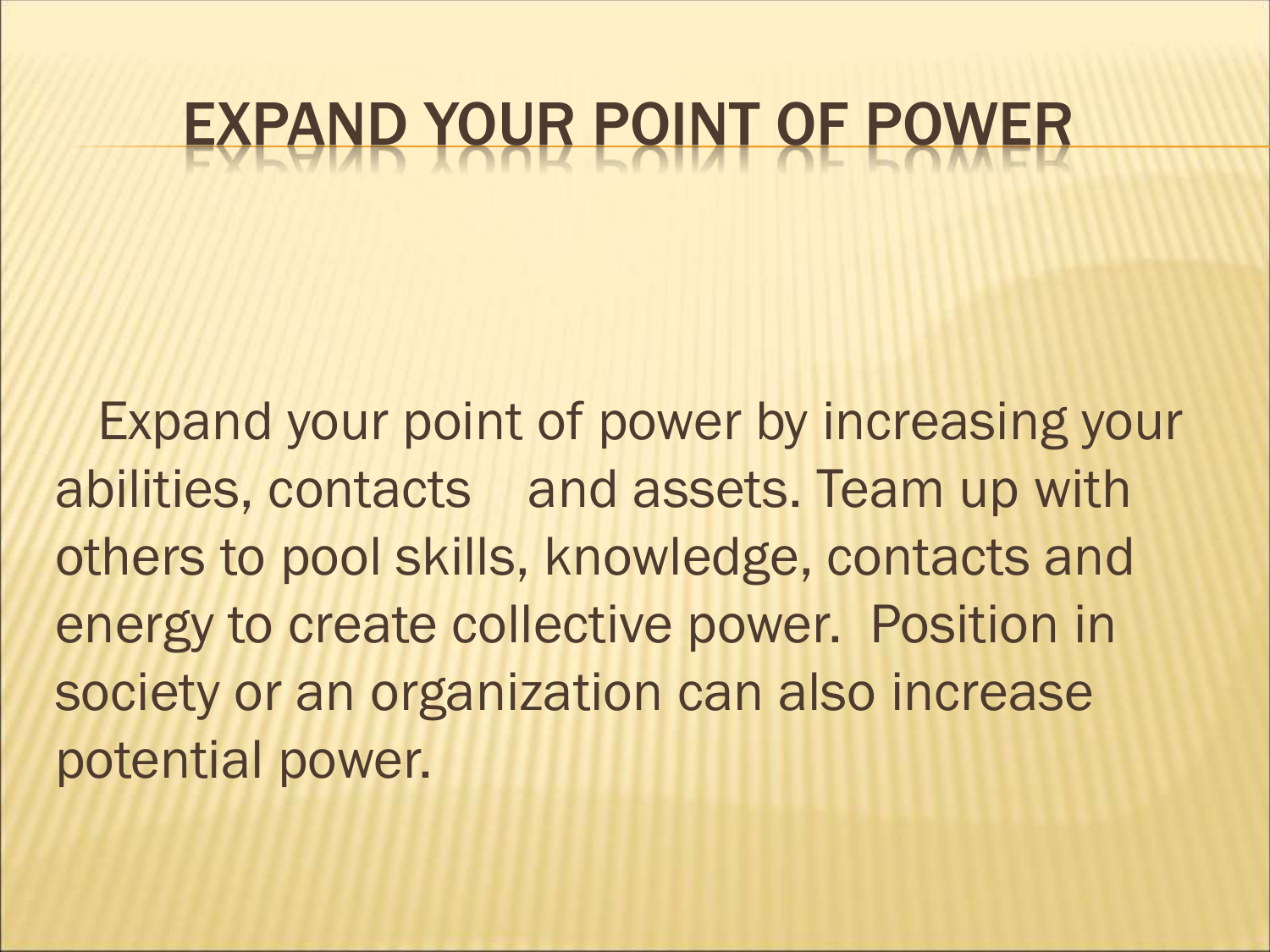## BE THE CHANGE

## *"Be the change you want to see." Gandhi*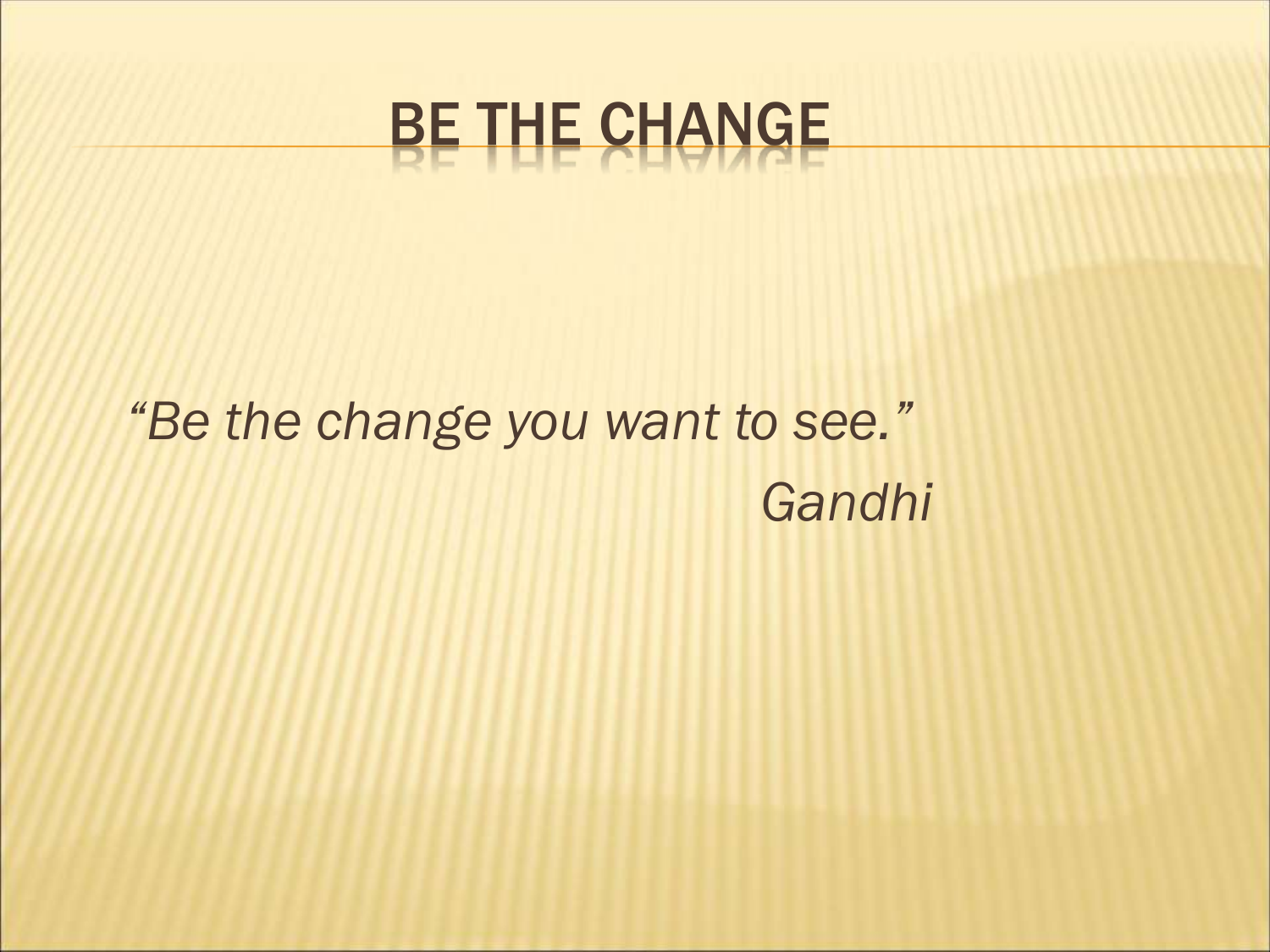## PIGGY-BACK PRINCIPLE

The fastest way of bringing about the change you want is to join or ally your self with another person, team, organisation or current that is moving in the direction of the change you want. There is nothing wrong with jumping on a bandwagon if it is going your way. That way it will get there faster.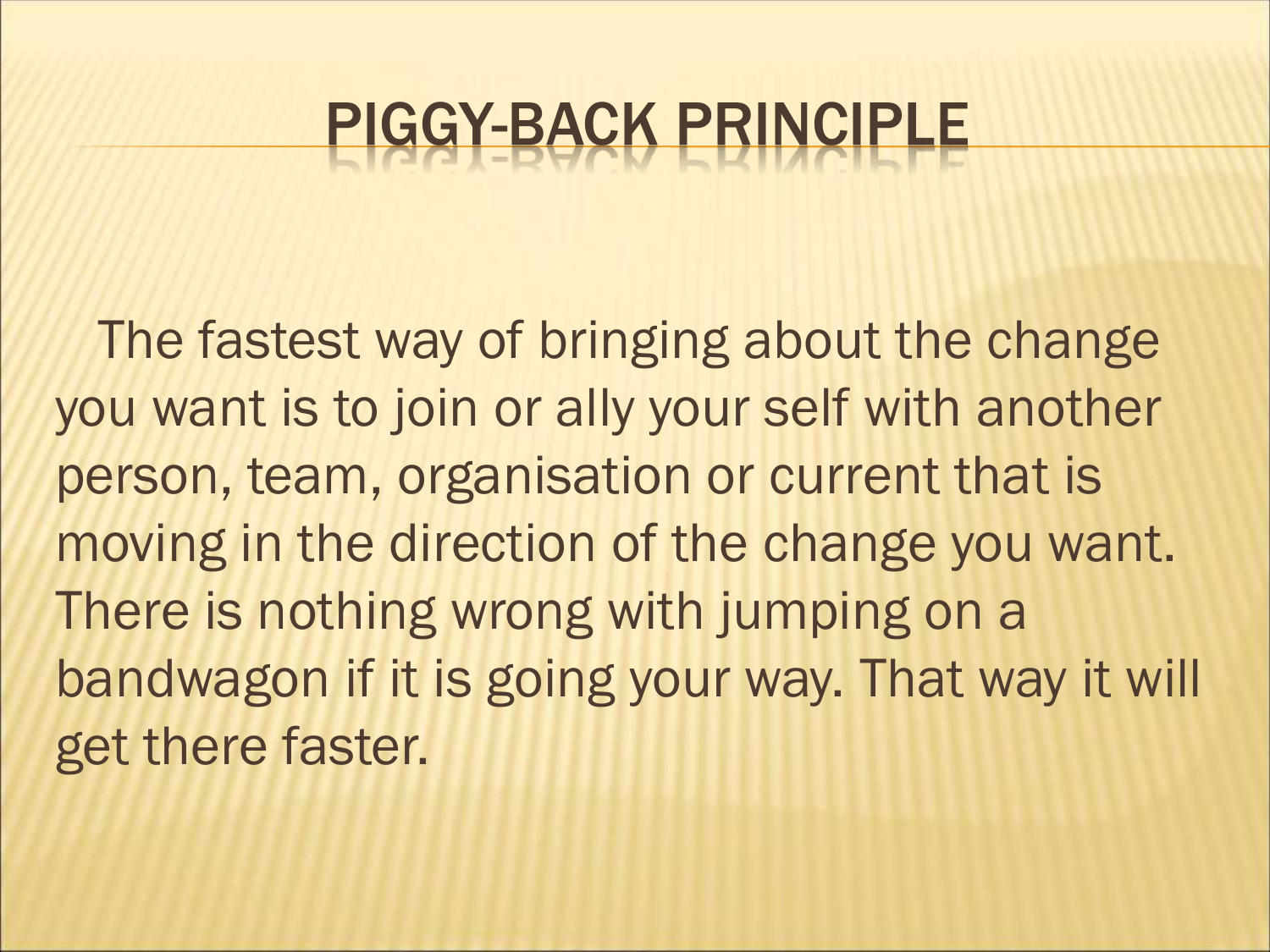## CRUNCH POINTS

"Crunch points" are decision-making moments when issues hang in the balance, when things could go one way or another. They are like forks in a road. Like roads, they can be large or small. A wrong turning may be easy to correct or disastrous. Some are irreversible, like driving off a cliff.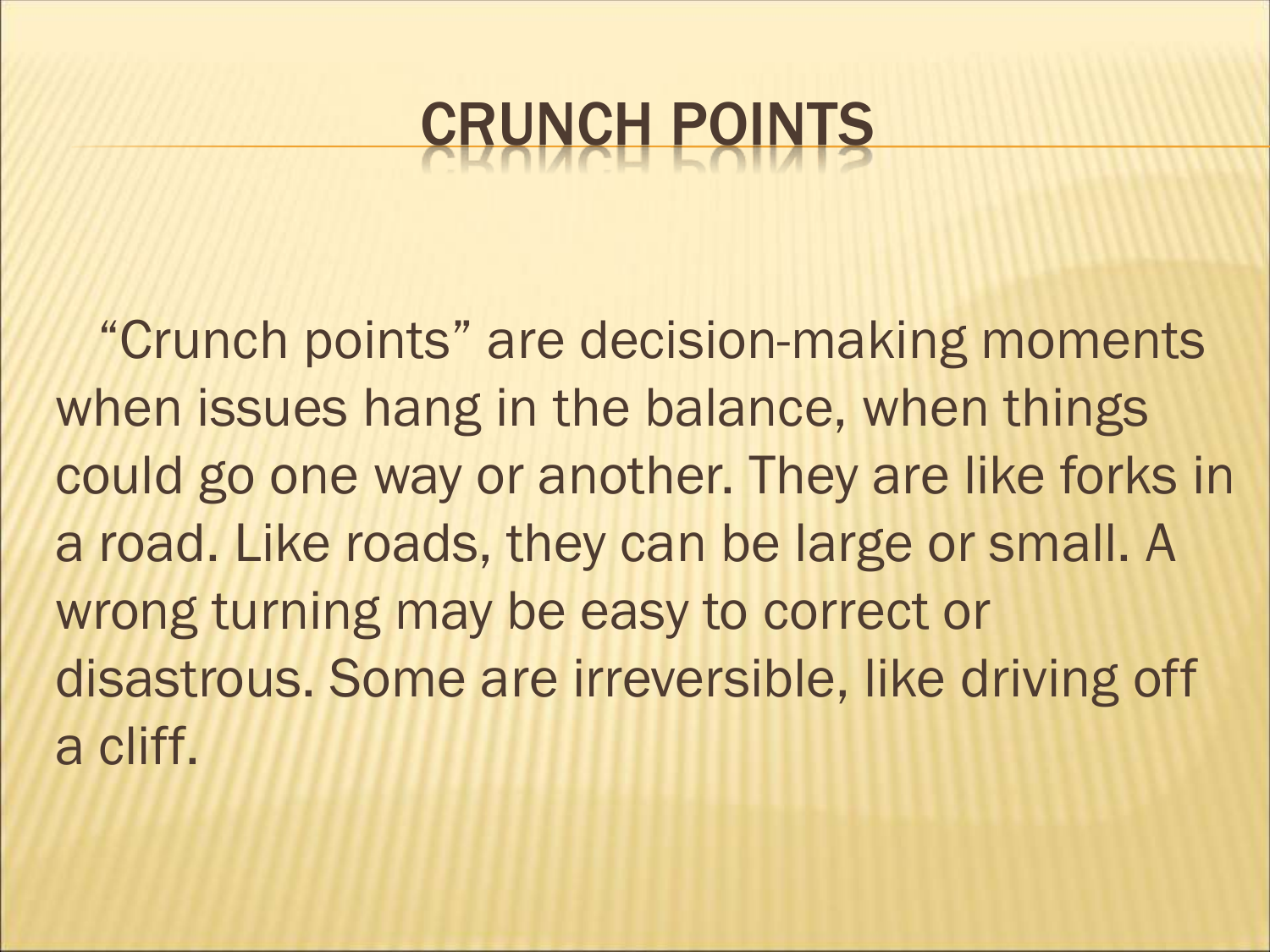# KEY CRUNCH POINTS INCLUDE

What you do: get up, show up, just do it - if you don't it may not happen

Meetings *with* decision-makers or opinionformers – you may only have one opportunity to make your point, to impress, to get their support

Meetings of decision-makers – the Board, Governing Body, Parliament, Cabinet, etc

Appointments – job descriptions and appointment of top people and leaders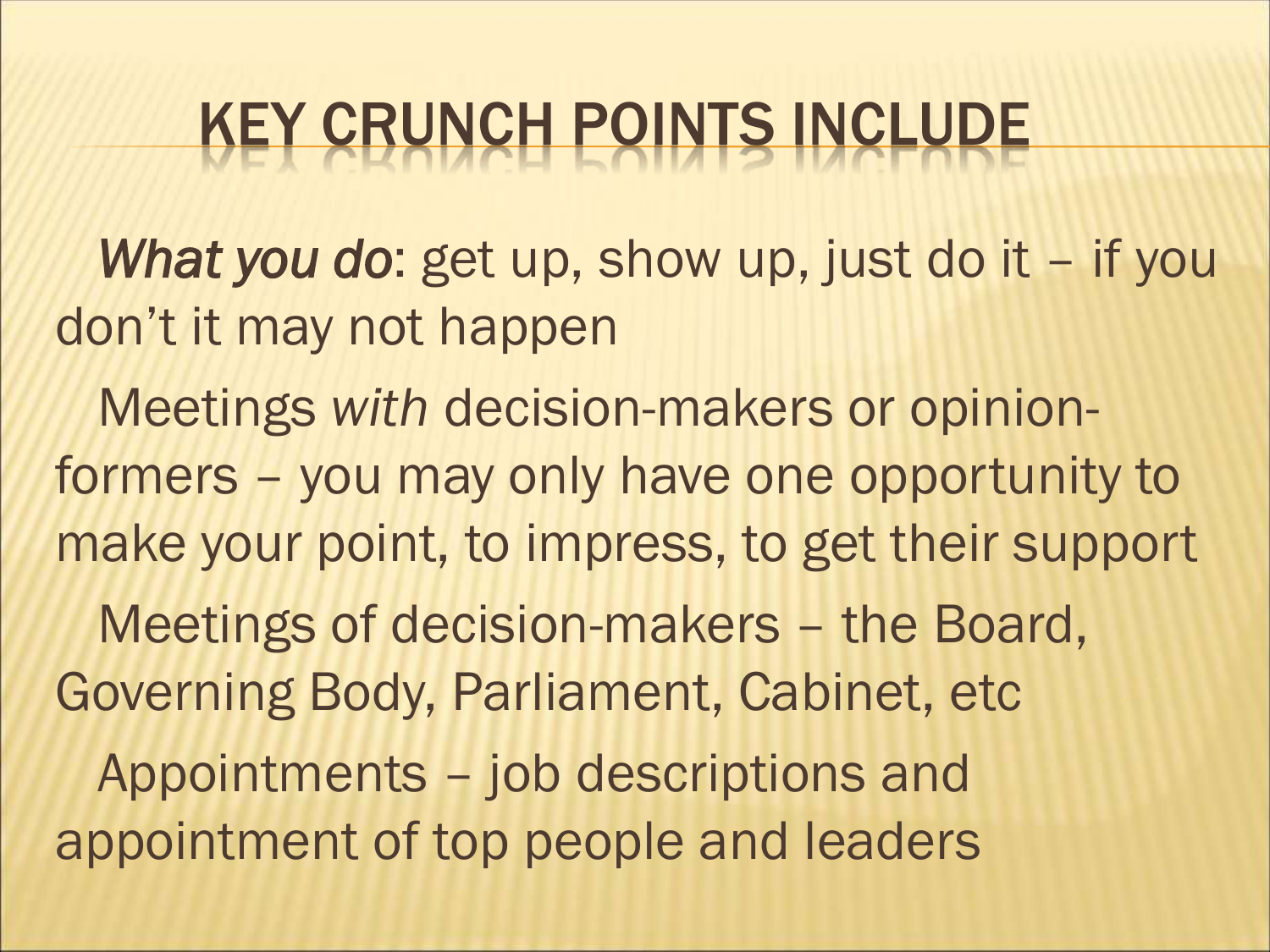# KEY CRUNCH POINTS INCLUDE

Votes – on finance, policies, Bills, in elections, in public meetings, etc

Policy statements - commissions, manifestos, keynote speeches, Green or White Papers, which set out core principles which shape decision-making on that issue

Decisions on rules, standards, guidelines, norms, laws and rights

Critical weaknesses - bottlenecks, pinch points, log jams, straits, crisis or fuses

Wildcards – chance, accidents, luck

Which of these crunch points relate to the change you want? Which can you influence?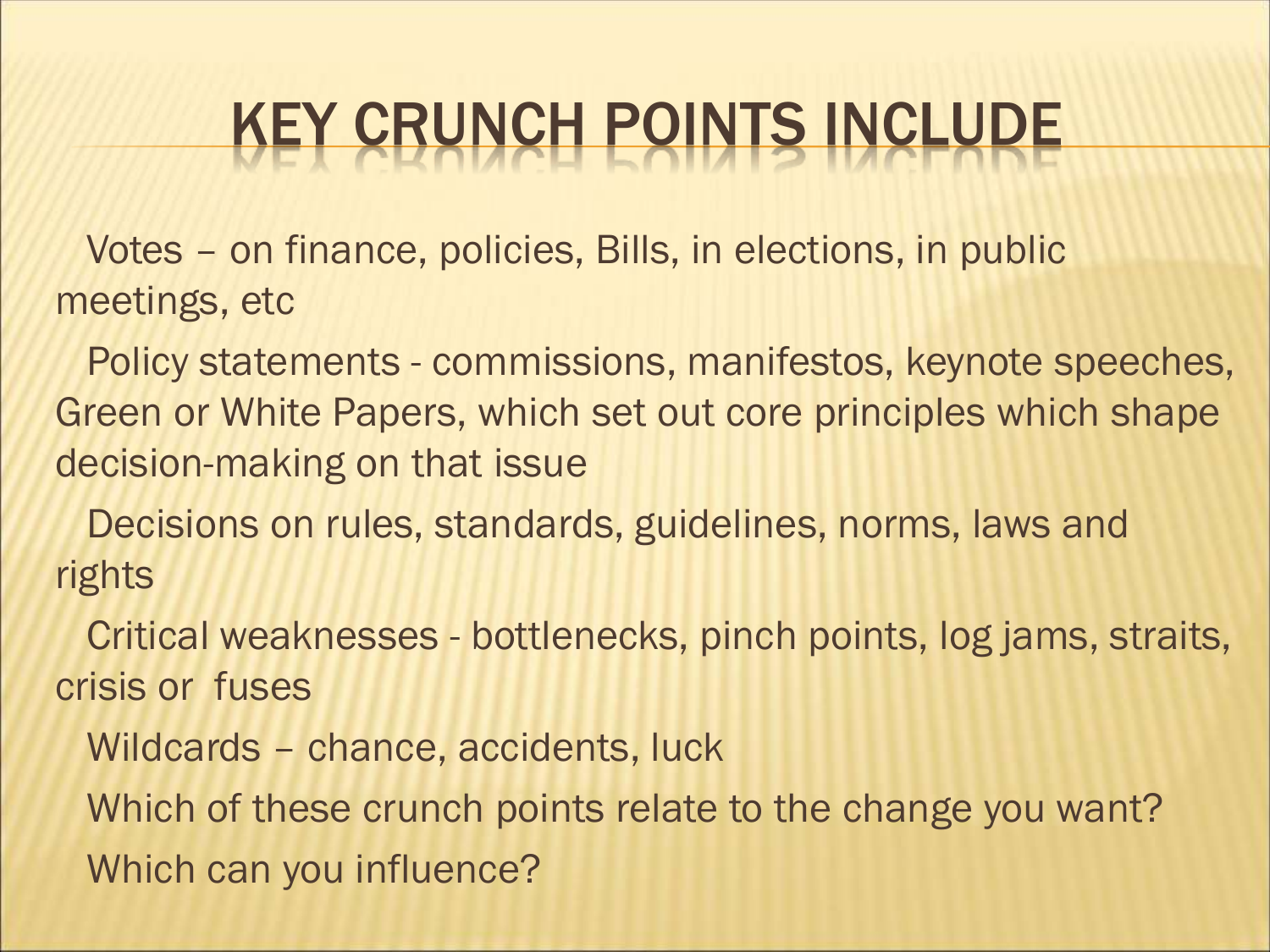### "SEIZE THE MOMENT" – TIME CHOOSES CHANGE

Timing is often critical. Most crunch points are time specific: if you miss it, move on. There may not be a similar opportunity for some time. A set back can make it harder next time, although a heroic defeat can galvanize support for future success (Dunkirk spirit). Persistence despite setbacks can win respect and support.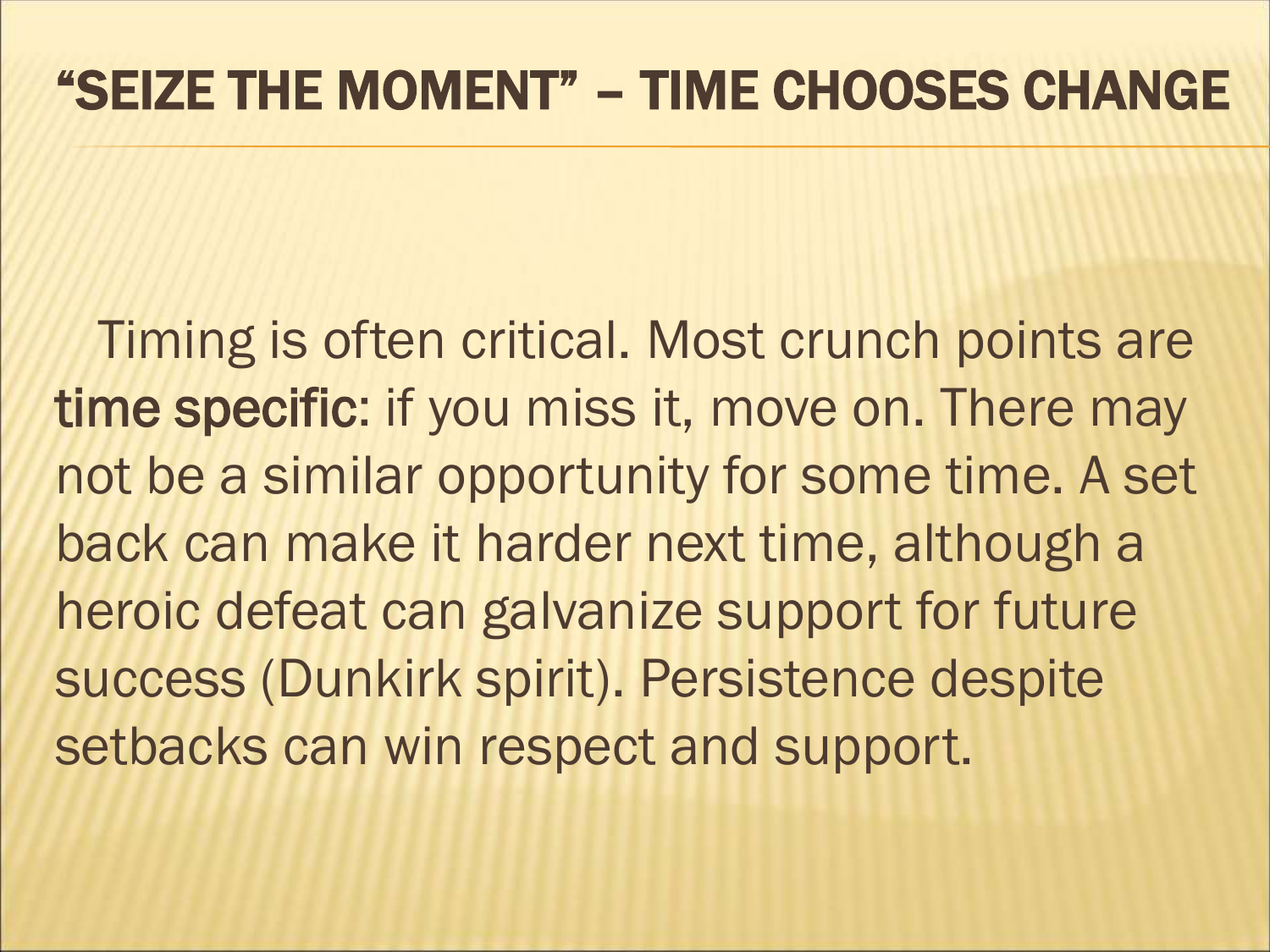## IF IT IS EARLY FOR CHANGE

If the time is not ripe for the change you want, you need different tactics to create a climate of opinion, develop evidence and arguments, cultivate allies and champions, so that the time becomes ripe and you position yourself to take advantage of it .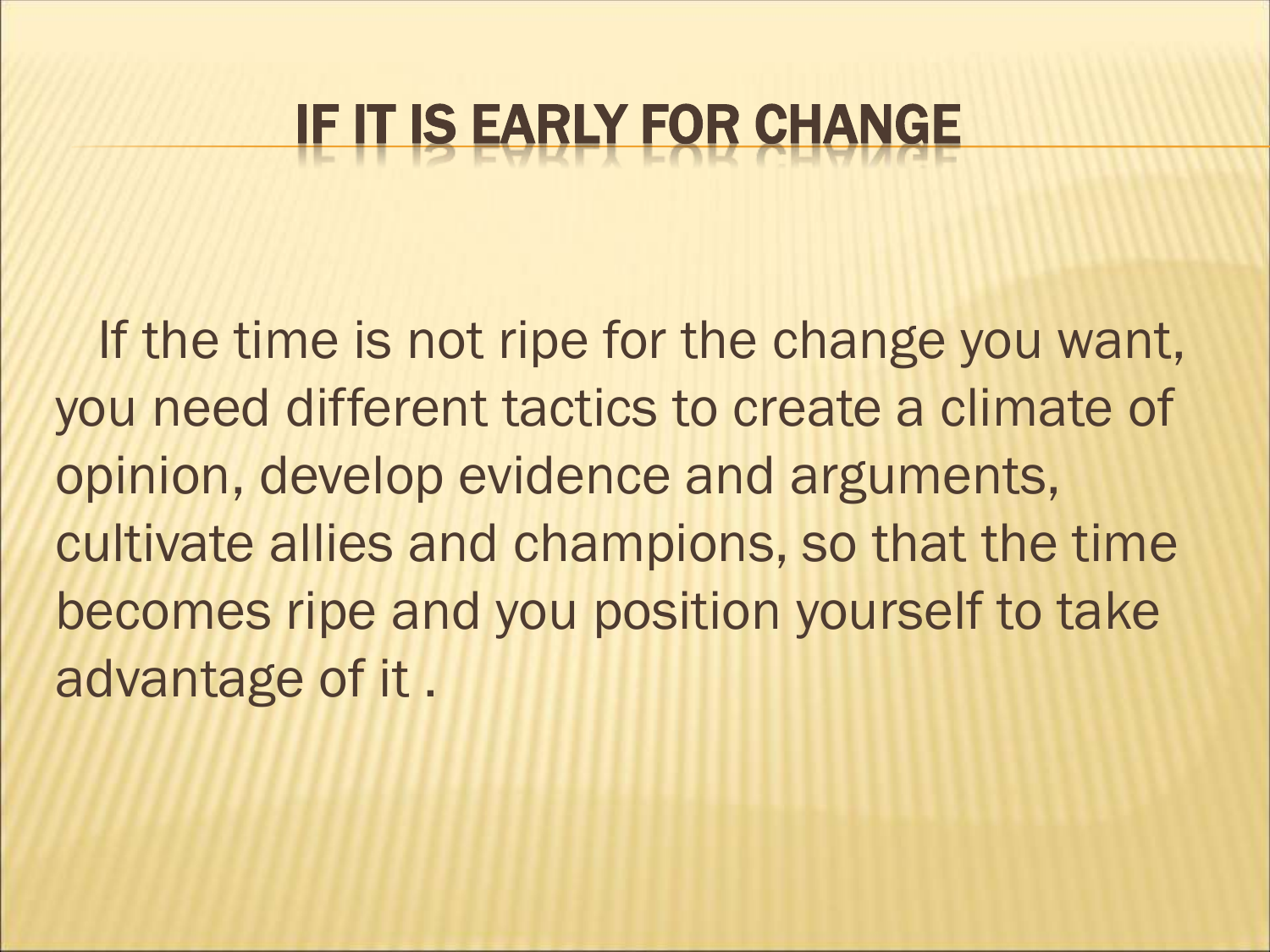### FIND THE FUSE: WHAT'S THE DIFFERENCE THAT MAKES A IFFERENCE?

Small well-focused, targeted and timely actions can produce large changes. But you need to know how the system you want to change works to find out what actions will make most difference when .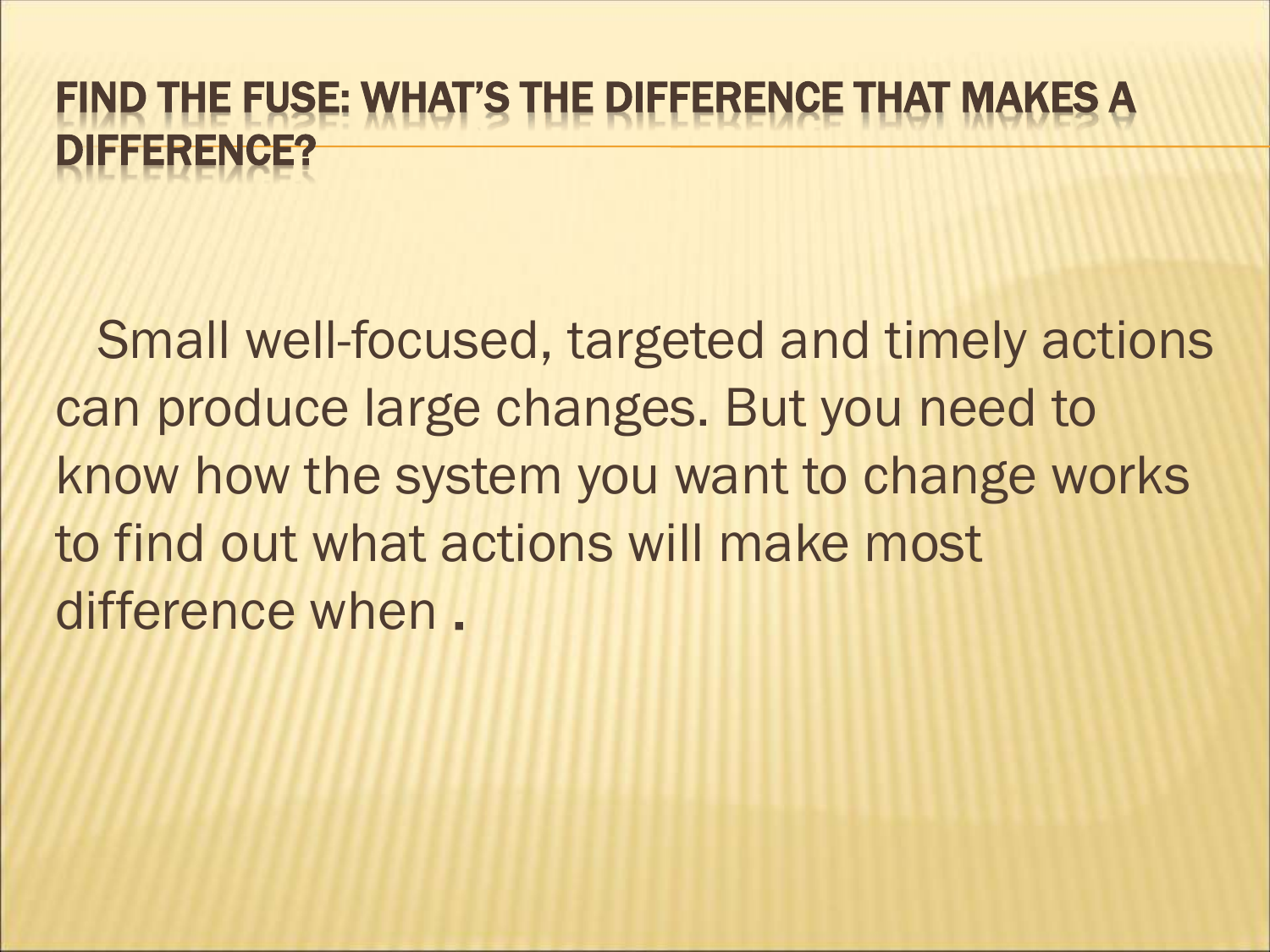WHAT SMALL CHANGES COULD MAKE A BIG DIFFERENCE IN RELATIO CHANGE YOU WANT?

Relatively small changes can have huge consequences. In September 2003 large parts of London suffered an electricity blackout because a 3amp fuse had been used instead of a 5amp one.

A well designed form or small change in procedure can make more difference than ambitious policies and huge amounts of money.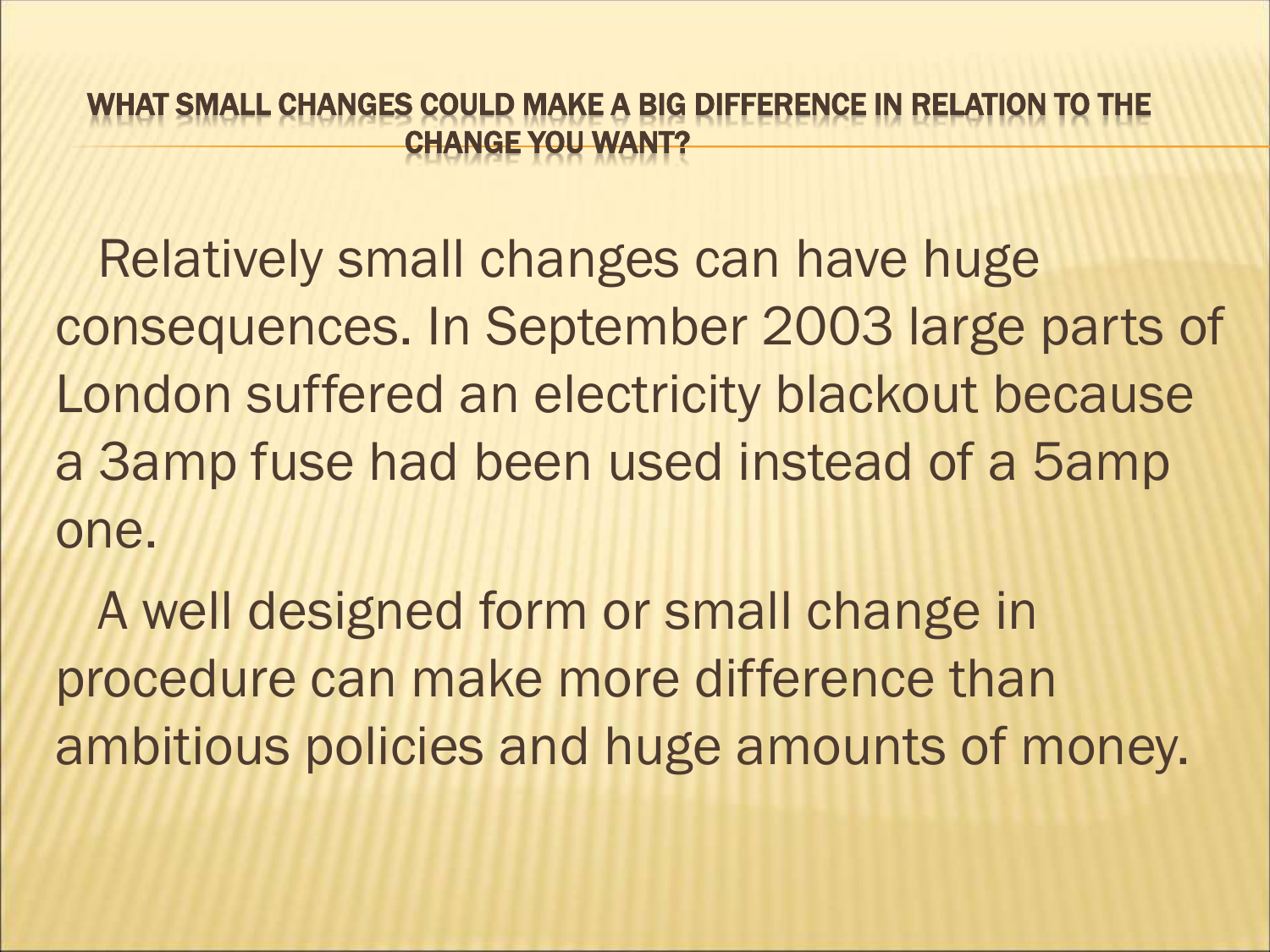### EXPLORE THE SUCCESSFUL CHANGE

Look for places or cases where the change you want has happened or is unnecessary because the problem does not exist and identify differences between them and your situation. This could provide your answer.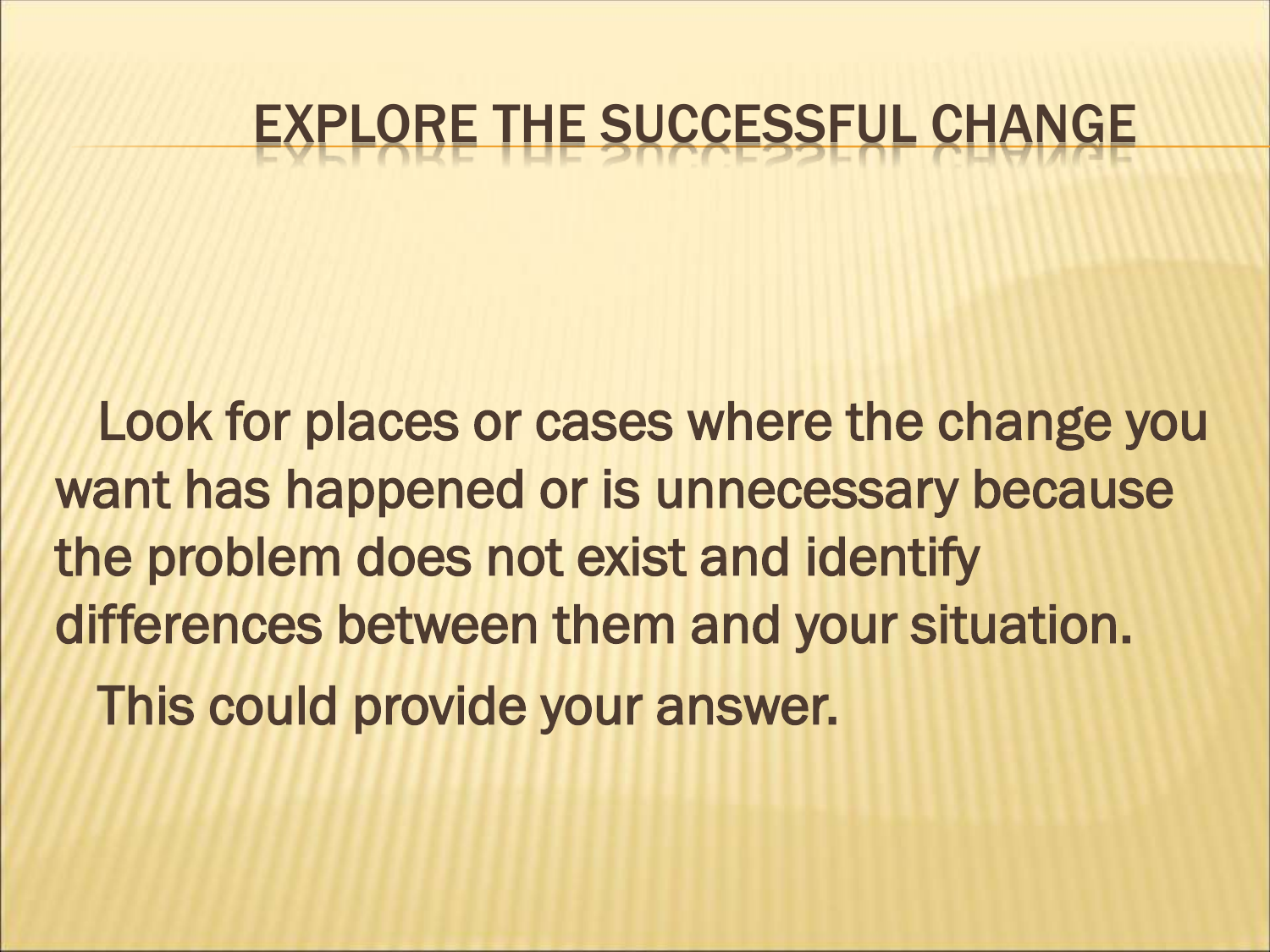# RESEARCH THE PROBLEM

Look for common factors in the origins or development of the problem you want to address. This could provide your answer.

Follow the decision-making chain "upstream" to the source of decisions which cause or permit the problem.

Research showed that the pesticide DDT was killing wild-life and harming people by getting into the food-chain. After a sustained campaign, DDT was banned in most countries.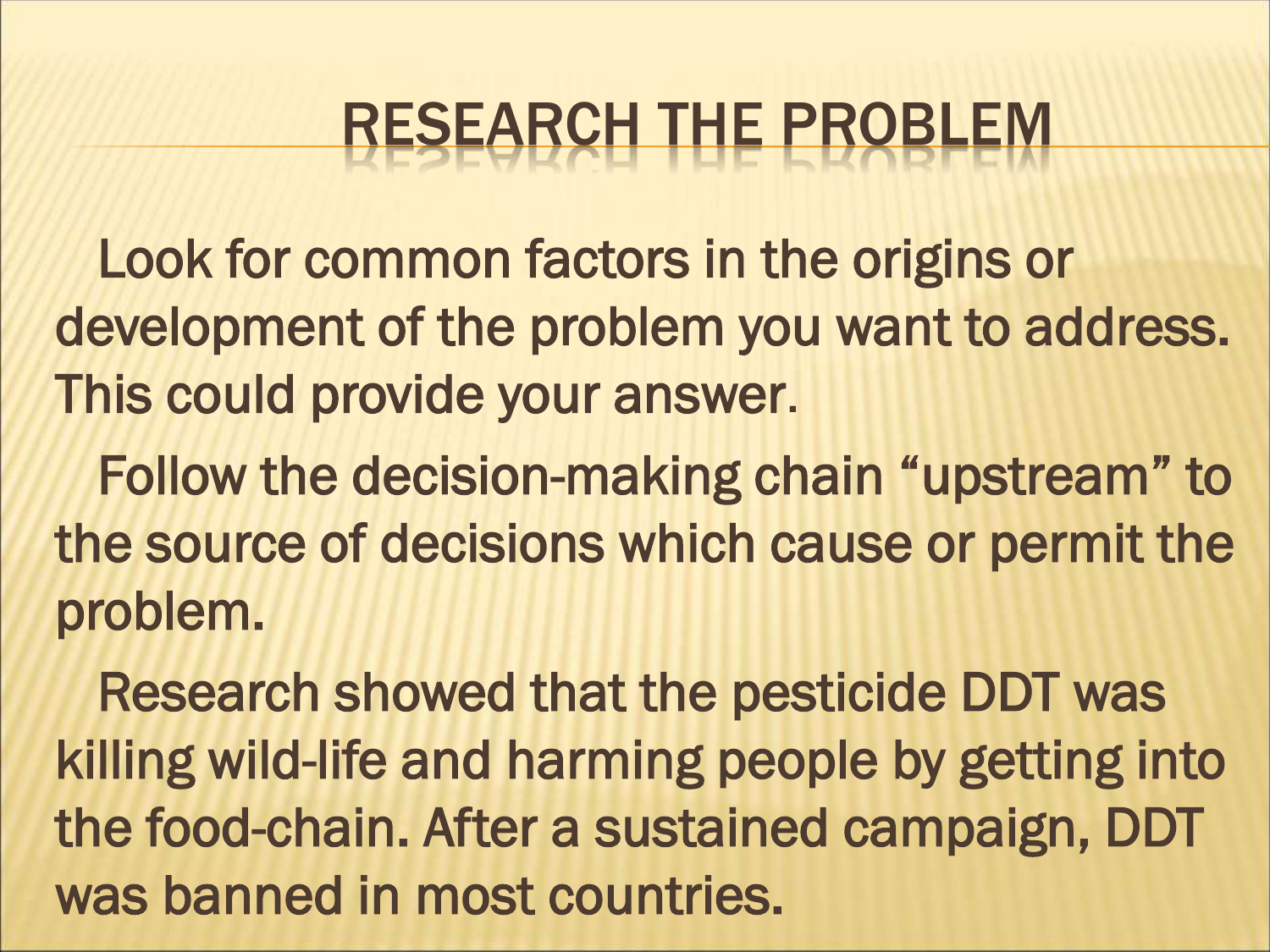## ACTION PLANNING

Without a map or a guide, you are likely to take longer or get lost on the way to realising your vision.

Planning is a way of pulling together what you've learnt, taking stock, and mapping steps to your vision. In the process, you may revise your vision, change your goals, or see alternative routes to bringing it about.

Planning is also a learning process, something you do every day, week, month, year and at major stages in your project.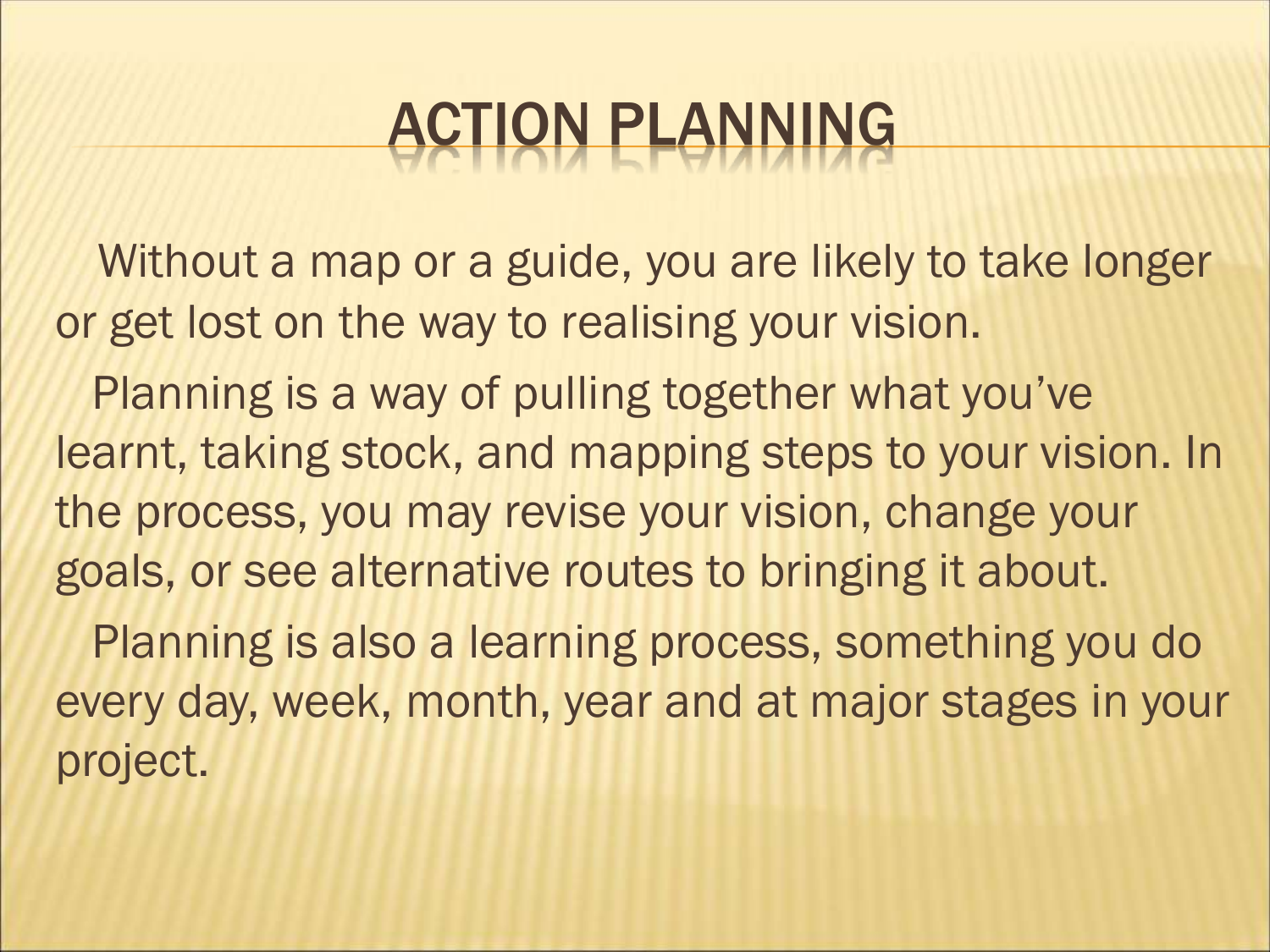#### FAILING TO PLAN USUALLY MEANS PLANNING TO FAIL.

Studies show that planning is a major factor in the success of any project.

The best plans are short and bring together the main things you've learnt about the change you want and how to bring it about, including the main steps and resources needed.

A good plan is a mental model of where you are going, how you will get there and a flexible guide to action. It helps you stay on course and to seize opportunities as they arise, taking large leaps forward.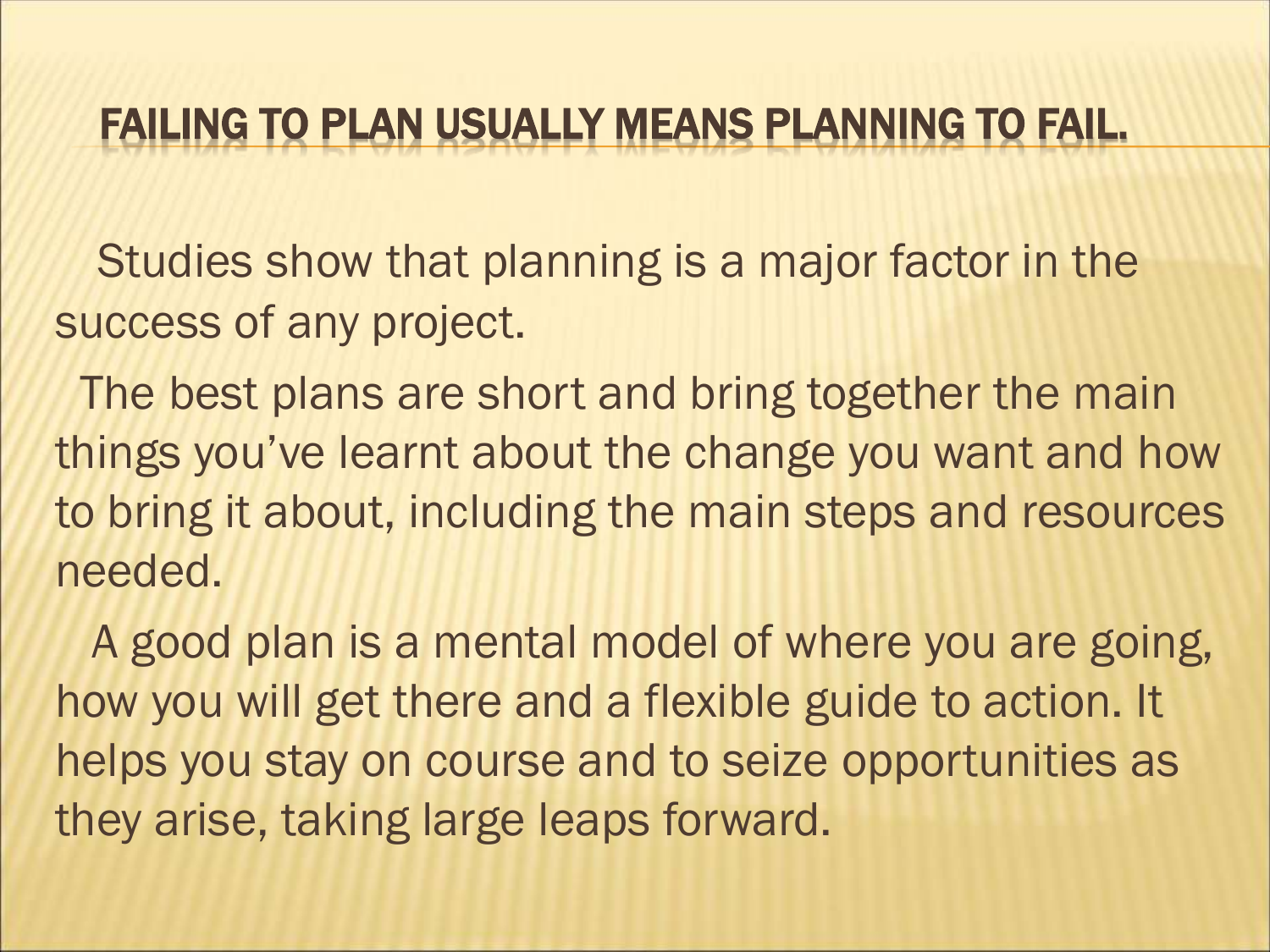#### YOUR OWN PLAN OR MAP NEEDS TO INCLUDE EVERY STEP IN PROCESS OF CHANGE:

Your vision, values and beliefs stated as a SMART goal,

Trends and forces affecting the issue you are concerned with systems, organisations, decisionmakers, opinion-formers and networks timelines and crunch points in relation to your vision and goals

A vehicle (powerbase) and ways of dealing with obstacles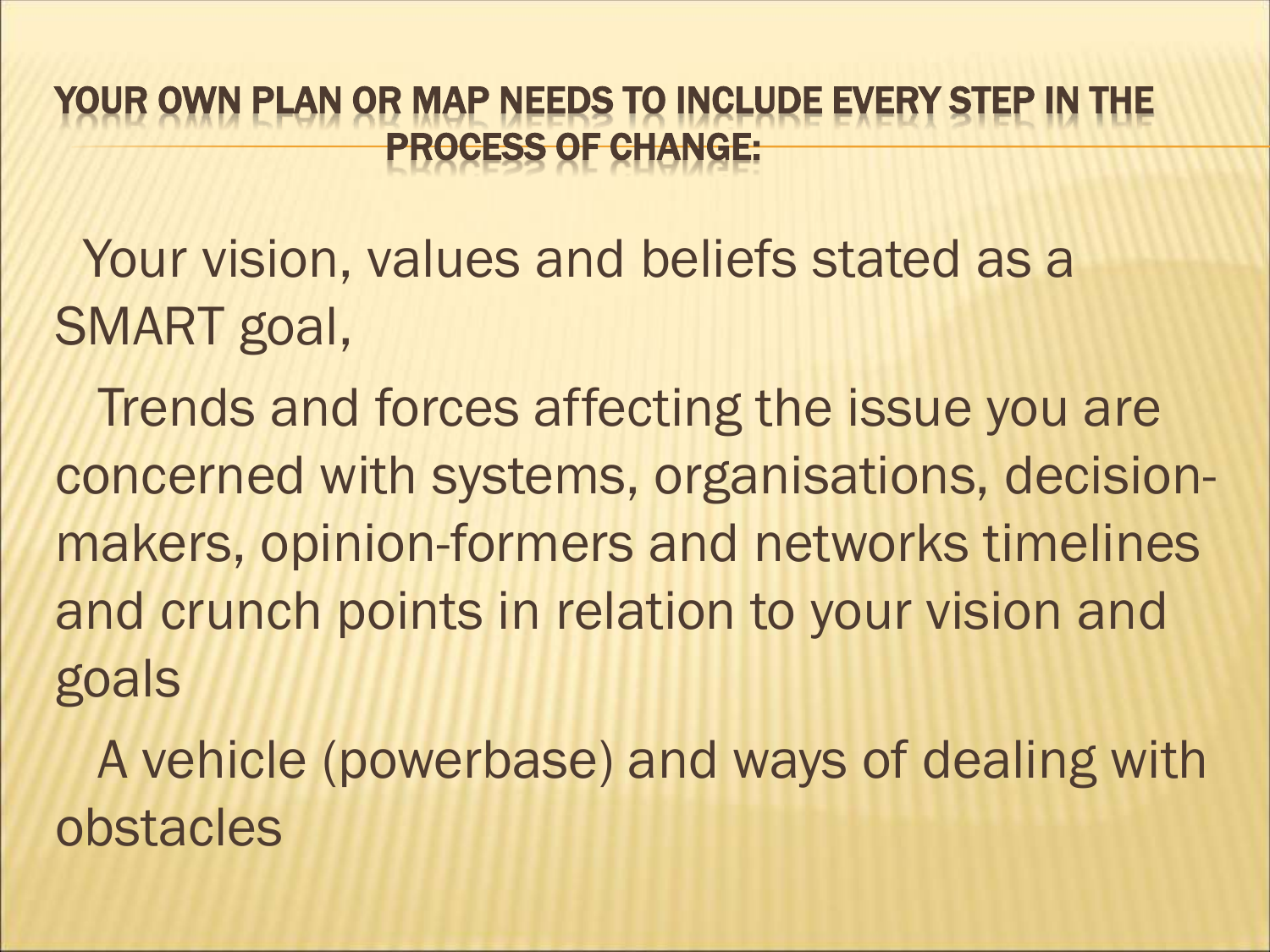#### YOUR OWN PLAN OR MAP NEEDS TO INCLUDE EVERY STEP IN THE PROCESS OF CHANGE:

How you are going to communicate, what you are going to do and how you will evaluate and celebrate what you've done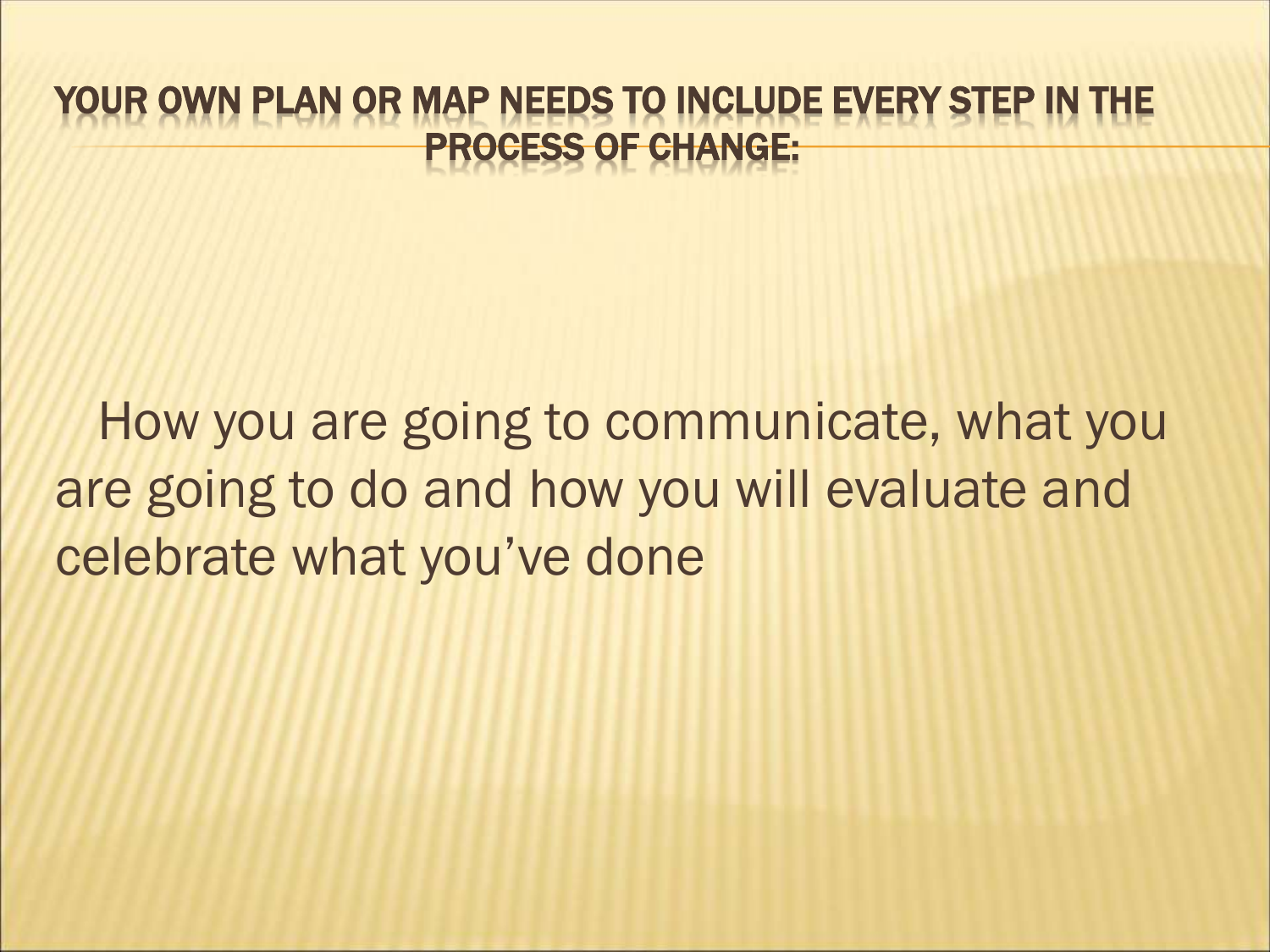# GET INTO THE POSITION

Put yourself, team or agency in strategic positions in relation to your constituencies & relevant power structures Communicate your aims and vision by what you *do*

Tell people your vision, clearly identifying actions & outcomes. Build trust with people who will bring about the change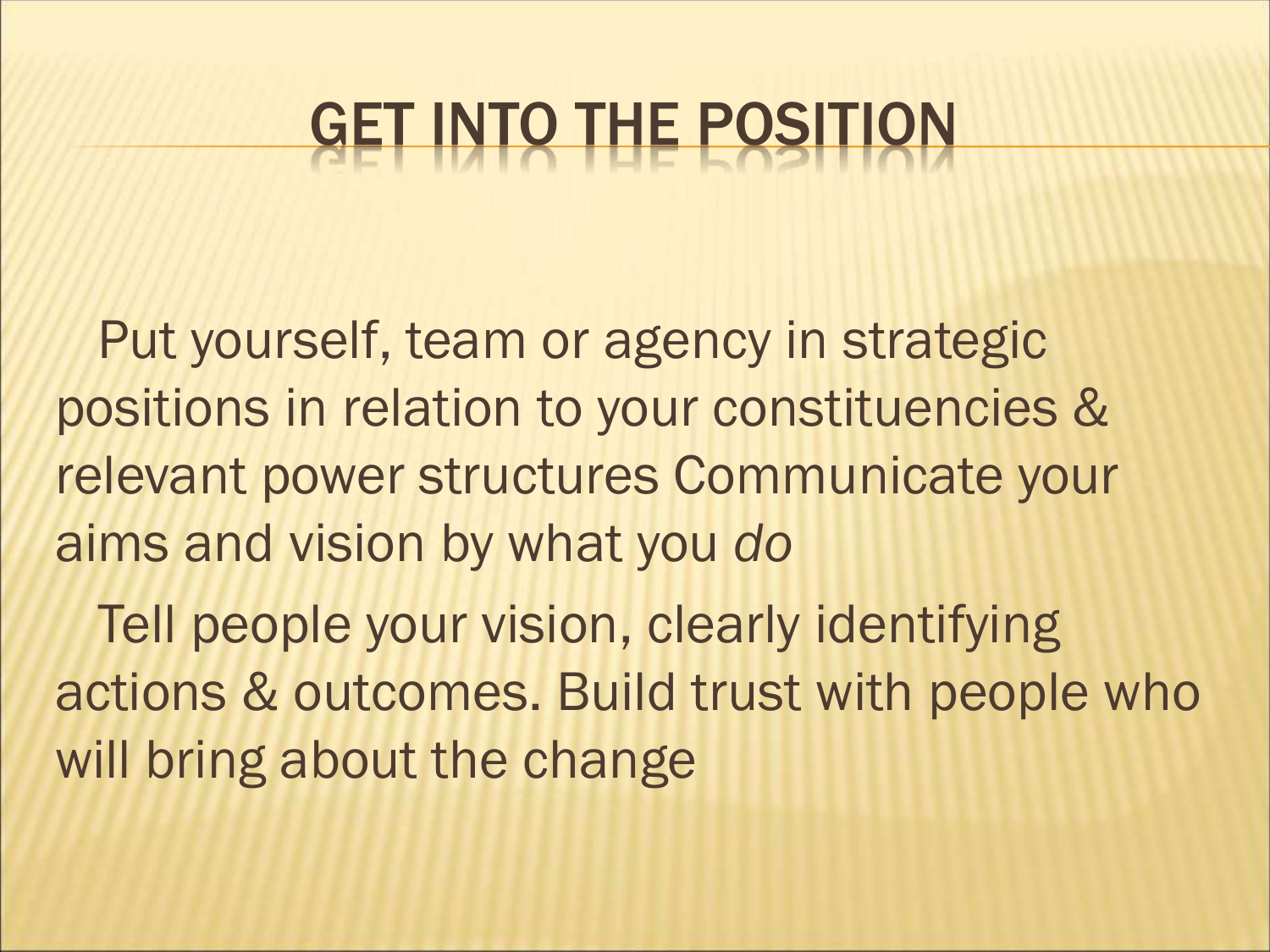### IMPLEMENT: JUST DO IT!

If the change you want is very large or widespread, it will need many different change agencies and a powerbase.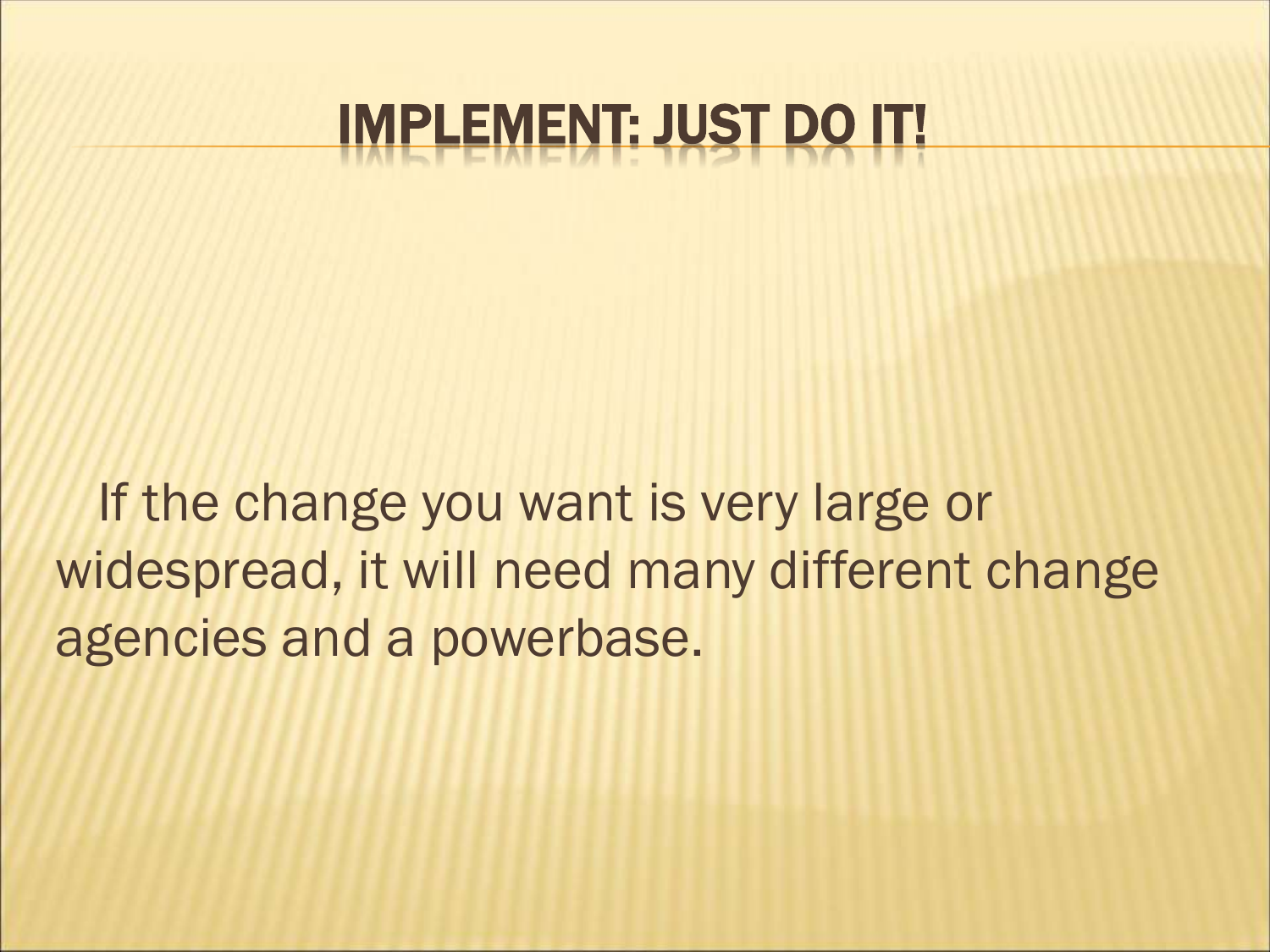## KNOW YOUR KEY PEOPLE

To identify and understand key people affecting your issue

To asses what influence these individuals have over what you are trying to achieve –as supporters or as potential opponents To plan how best to mobilise their support or neutralise opposition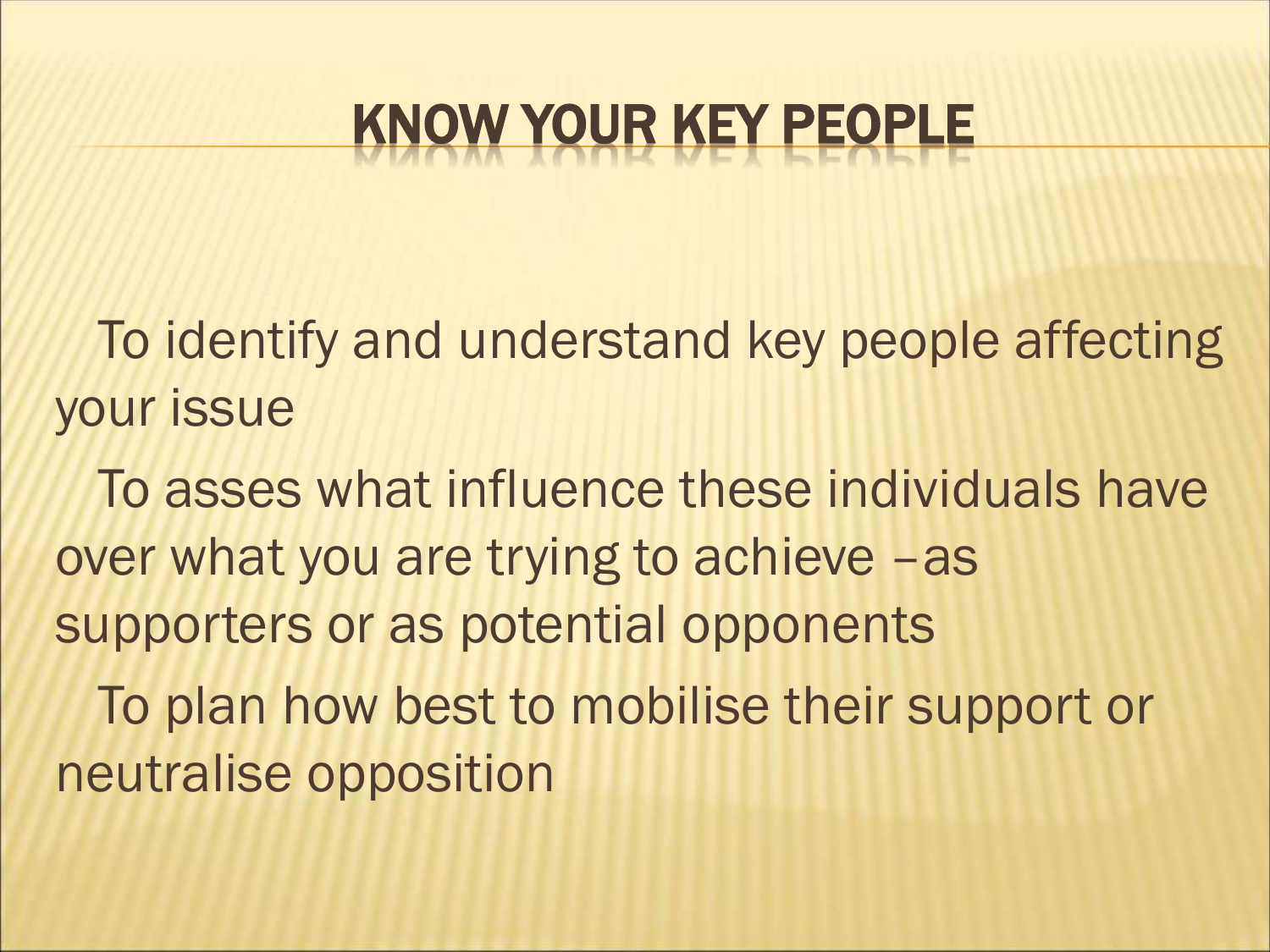## IDENTIFY KEY PEOPLE

Ask participants to consider all the people who: Might be affected by their project, work or campaign Have influence or power over it Have an interest in its successful conclusion Have an interest in its unsuccessful conclusion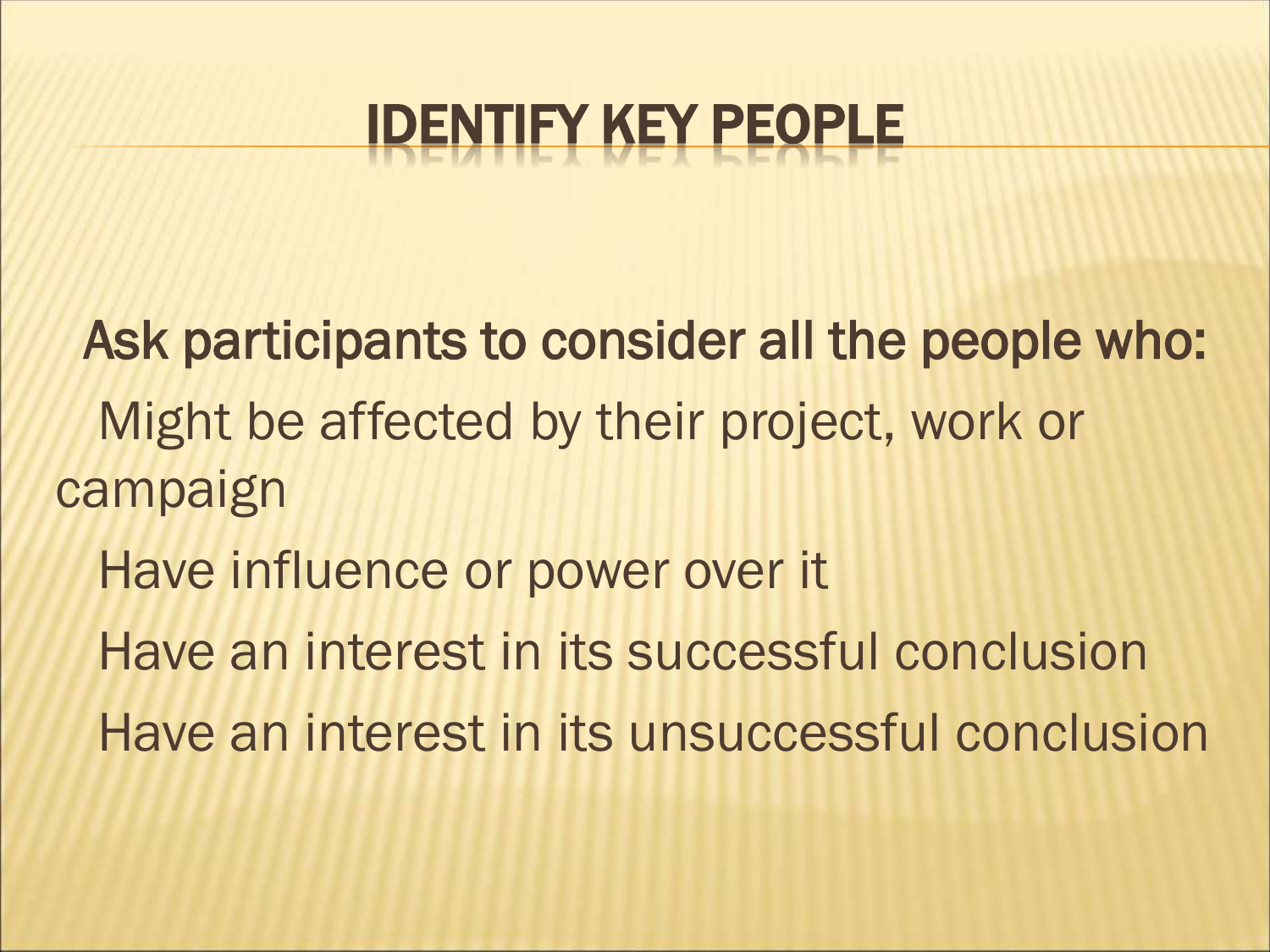## PRIORITISE YOUR KEY PEOPLE

To prioritise the key people identified by their power and interest

[Prioritize your key people](file:///C:/Users/asus/Desktop/UH_facilitation_manual_v1.0.doc#_Mobilising_Your_Assets_1)

explain the process:-

First diagnose the key person's power and interest level in the issue

Then identify the most appropriate action to adopt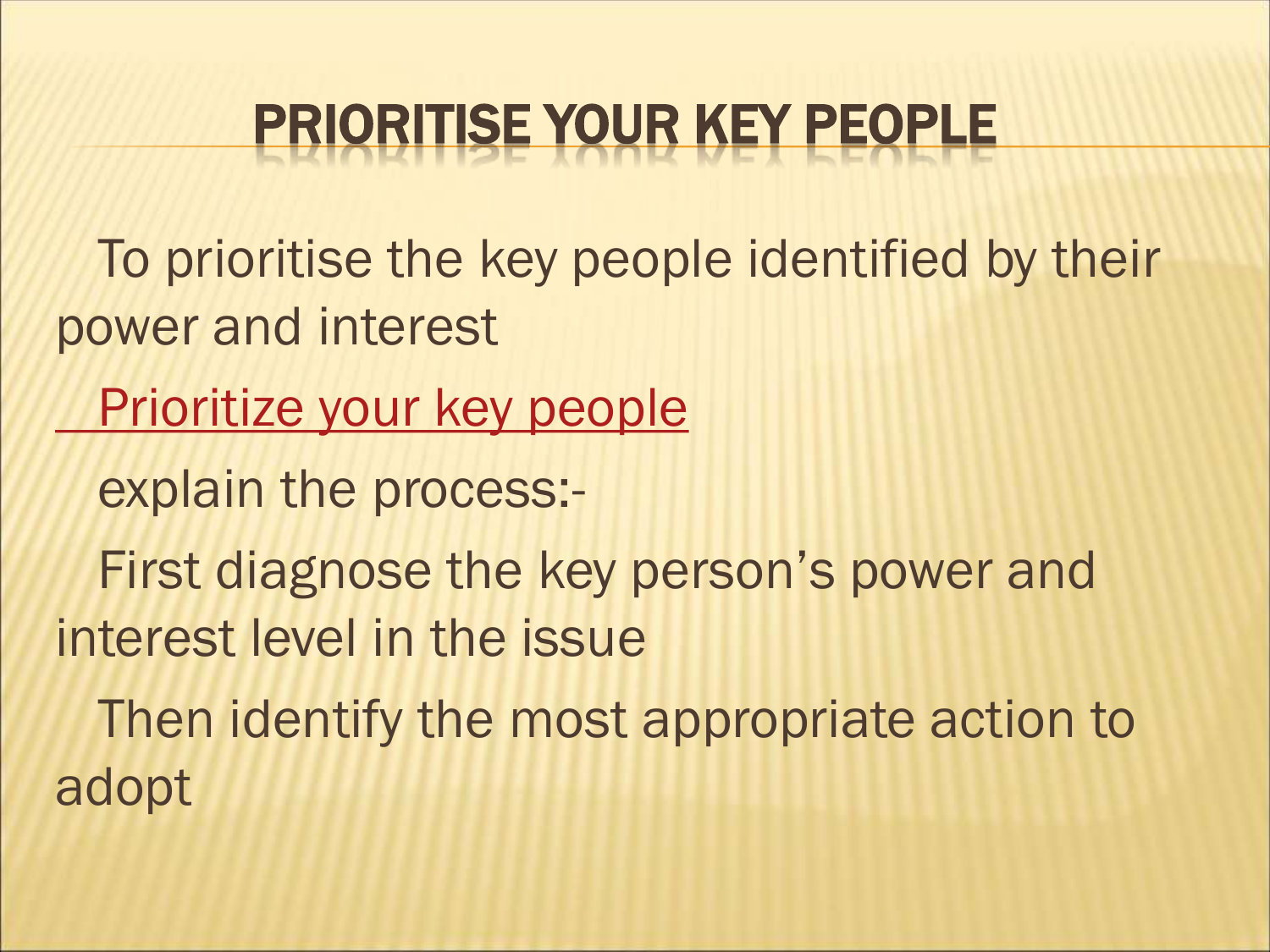# MATRIX POWER/INTEREST

| <b>High Power</b>                  |                       |
|------------------------------------|-----------------------|
| <b>Satisfy</b>                     | <b>Engage Closely</b> |
| <b>Low Power</b>                   | <b>Keep Informed</b>  |
| <b>Monitor</b><br>(Minimum Effort) |                       |
| <b>Low Interest</b>                | <b>High Interest</b>  |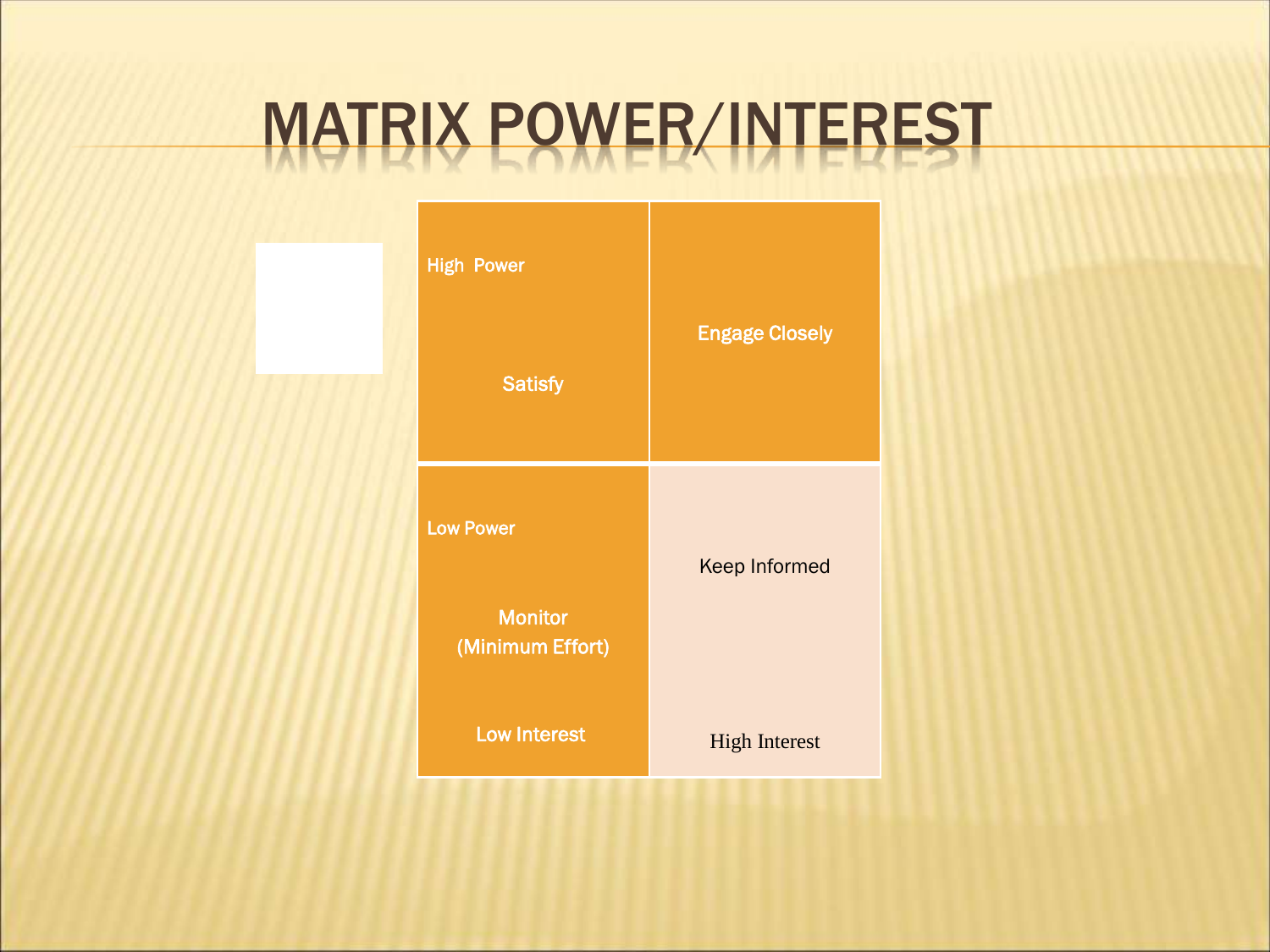### THE ACTIONS ON THE GRID ARE SHORTHAND:

Manage Closely High power, interested people – you must fully engage and make the greatest effort to satisfy

Keep Satisfied High power, less interested people – put enough work in to keep these people satisfied, but not so much that they become bored with your message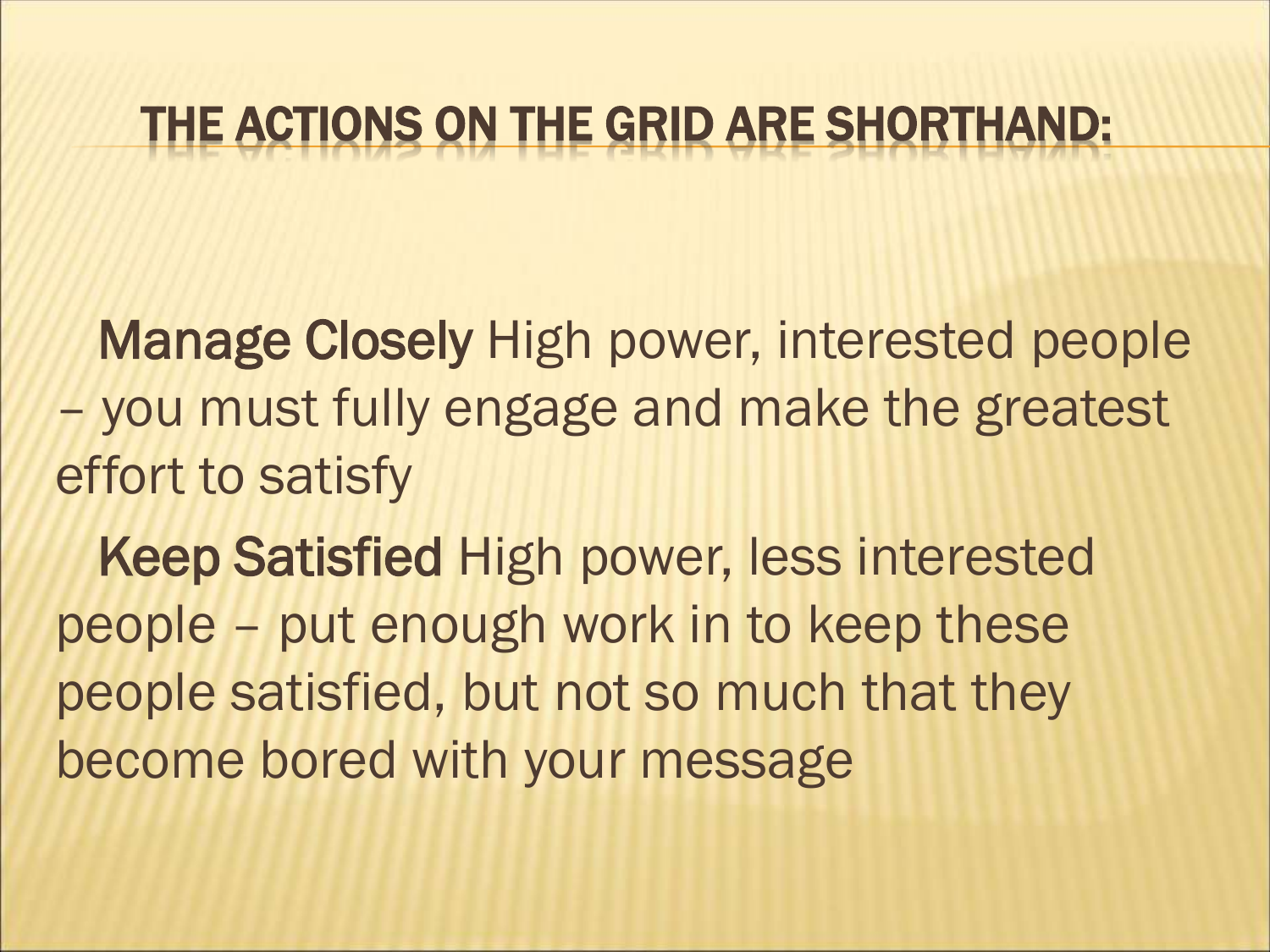## THE ACTIONS ON THE GRID ARE SHORTHAND

Keep Informed Low power, interested people – keep these people adequately informed and talk to then to ensure that no major issues are arising. These people can often be very helpful with the details of your project

Monitor Low power, less interested people – monitor these people, but do not bore them with excessive communications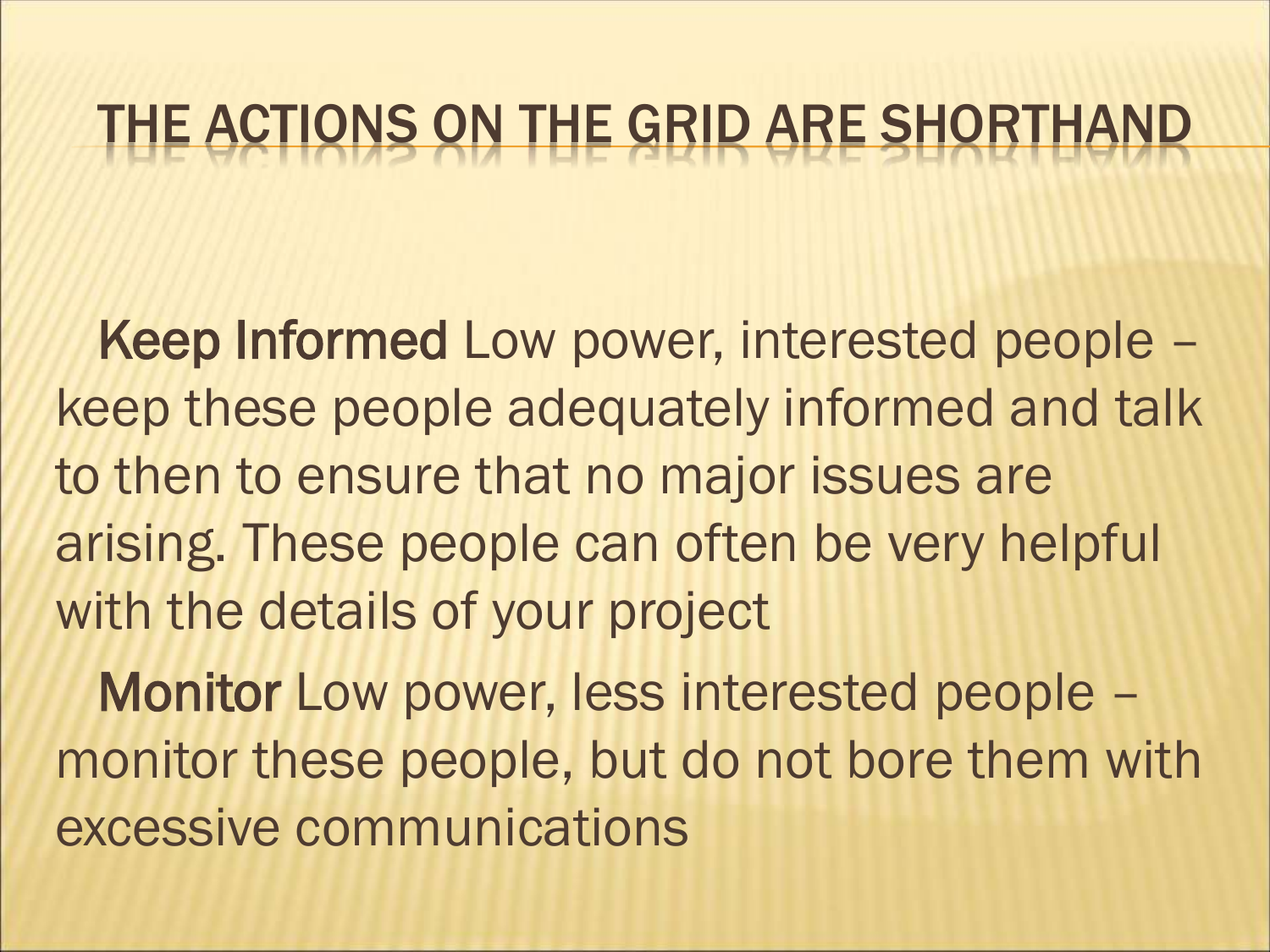### UNDERSTANDING YOUR KEY PEOPLE

### Aims

### To identify what interest and influence your key people could have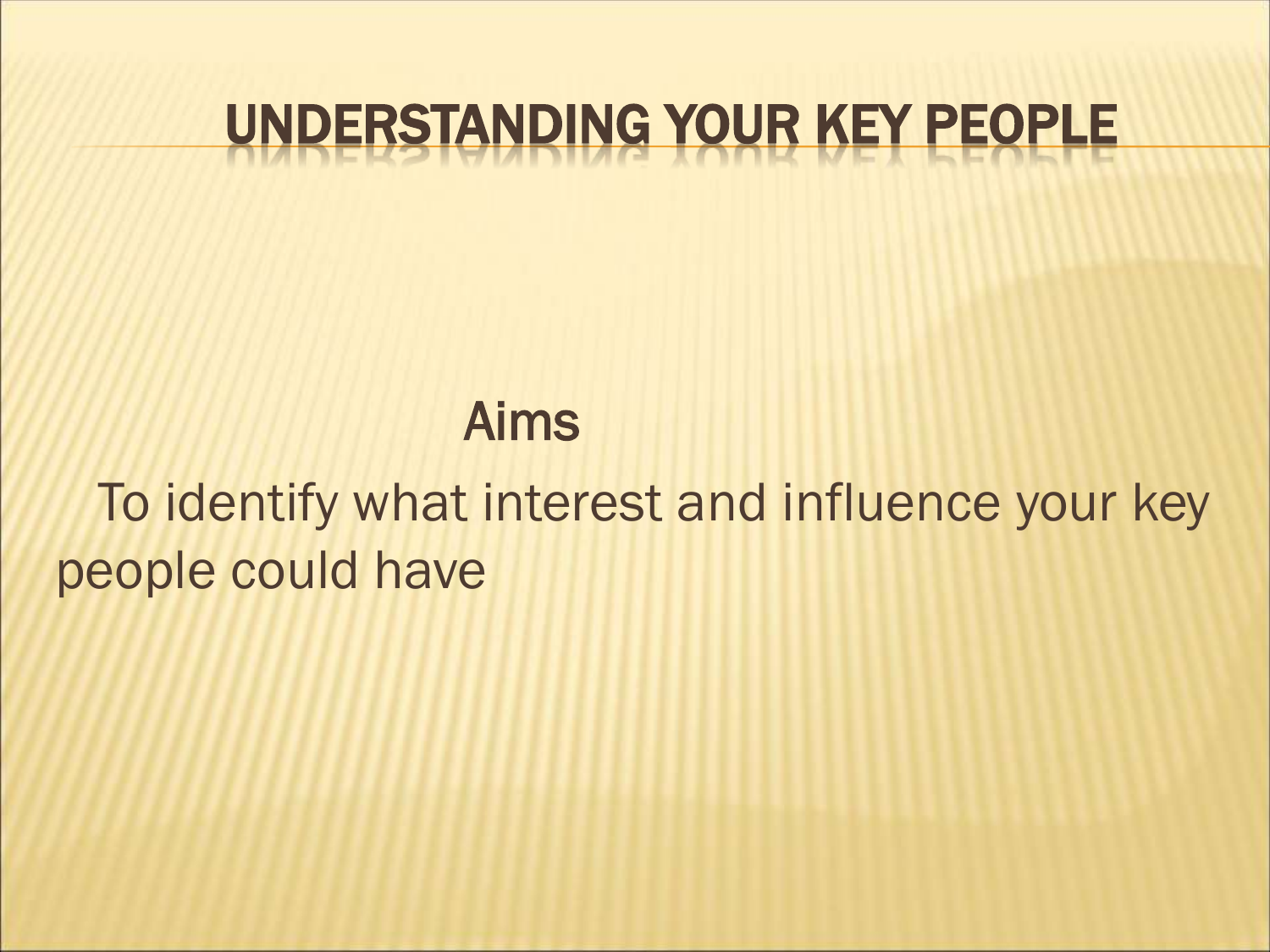# PLAN TO WIN SUPPORT

To identify actions and communications that can be used to 'move' or 'manage' 3 key people in the power/interest matrix

we are now going to look at how to plan to best influence them.

to Identify the messages that they need to convey to their stakeholders to persuade them to support them and engage with their projects or goals.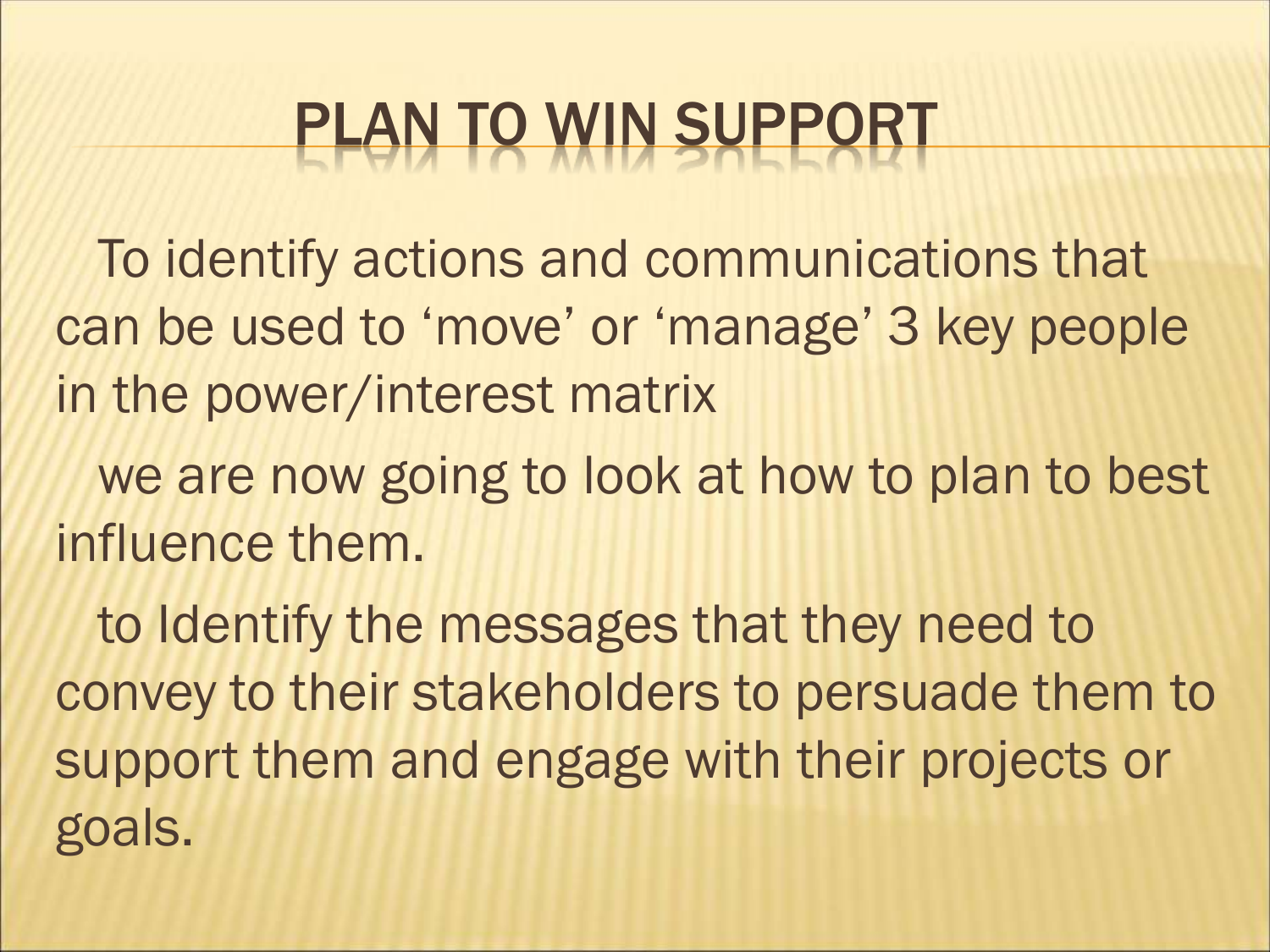### IDENTIFY ACTIONS AND COMMUNICATIONS

Finally work out what you must do to win and manage the support of these key people (to either 'move' them or 'manage' them). With the time and resources you have available, think about how you will manage communication with and input from your key people.

Q: What do you need to do to keep your best supporters engaged and on-board?

Q: How might you win over or neutralise the opposition of your sceptics?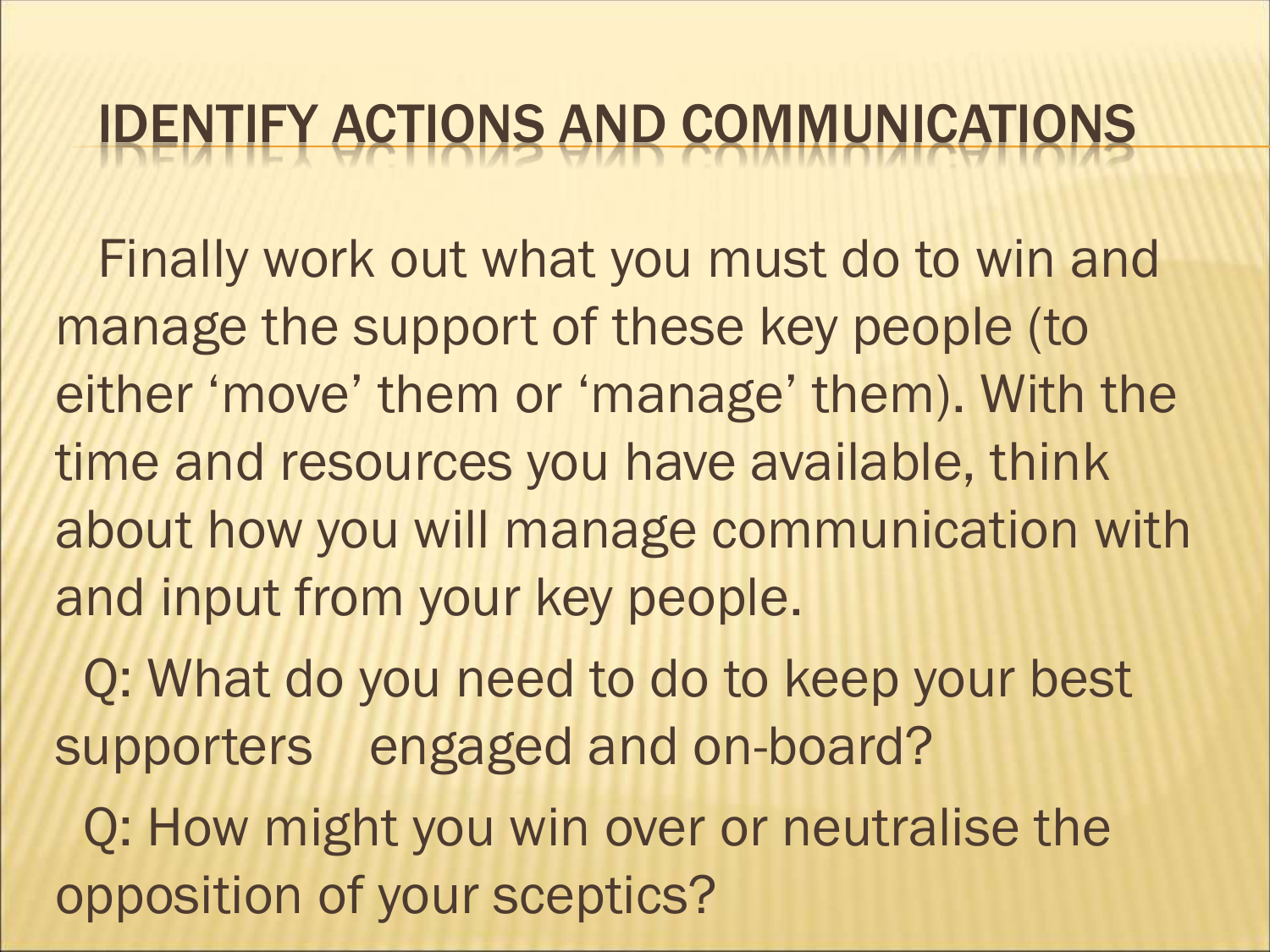### IDENTIFY ACTIONS AND COMMUNICATIONS

Q: Where you need the active support of people who are not currently interested in what you are doing, how might you engage them and raise their level of interest?

Q: Why is it important to consider how what you are doing might affect your key people?

Q: How soon should you let people know about difficult issues that may arise?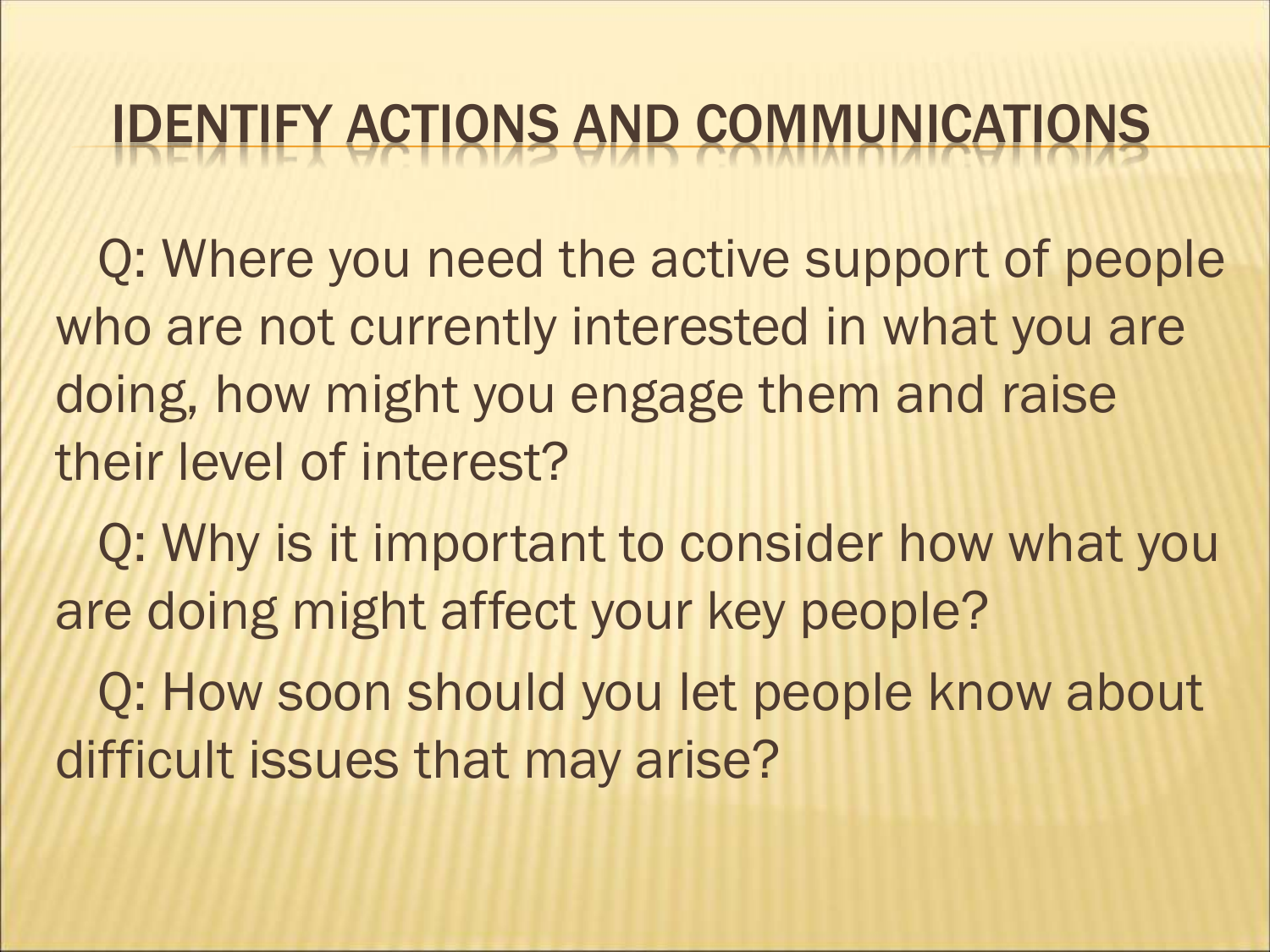# MOBILIZE YOUR KEY PEOPLE

The people you have identified on your map are only of use to you if you can make them work for you. An important step in making this happen is the identification of key people.

Think of all the people who are affected by, or who might influence your issue/project/campaign.

Brainstorm together with colleagues – it is sometimes helpful to refer back to your asset map.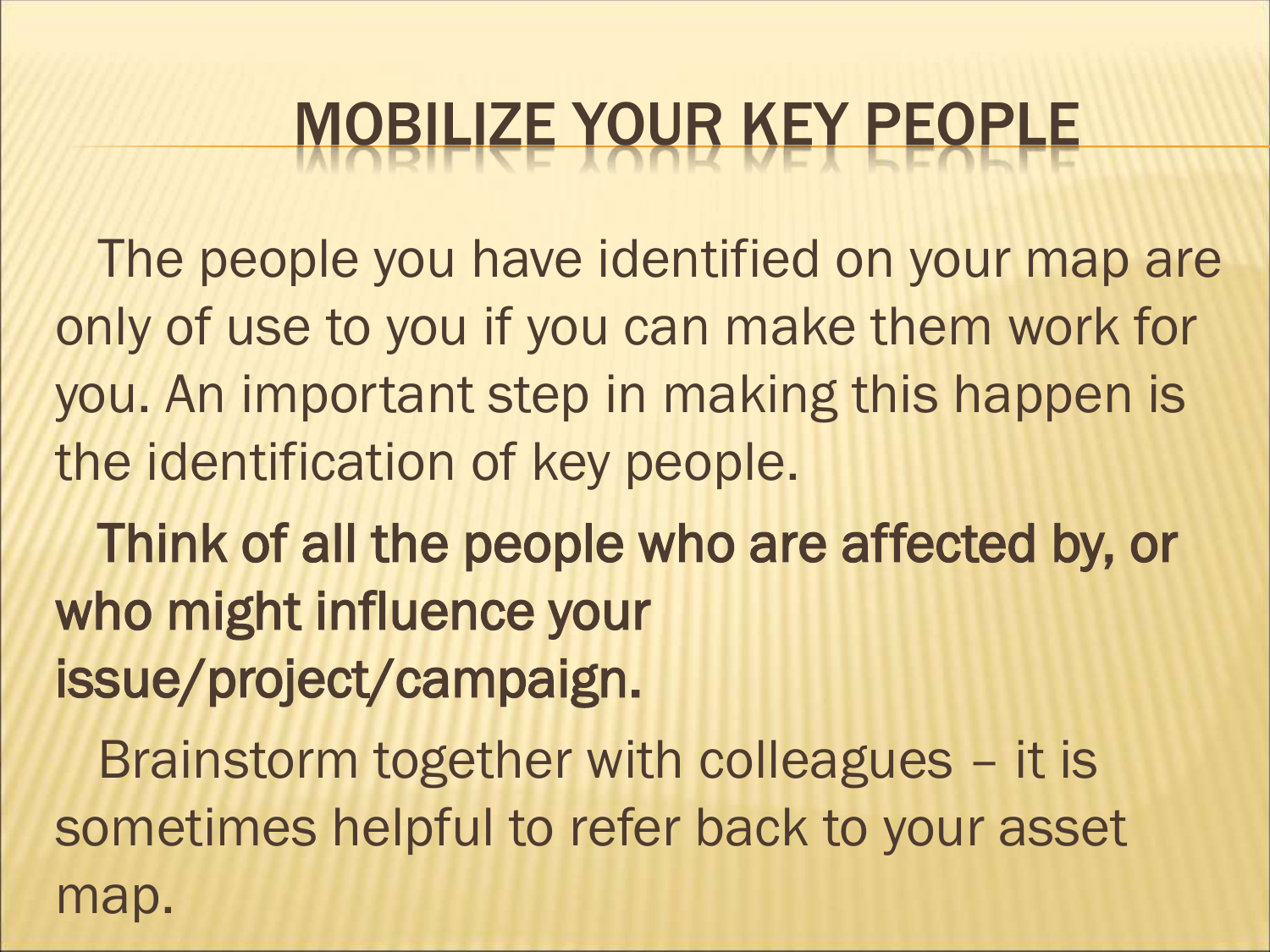#### THINGS IT MIGHT BE USEFUL TO THINK ABOUT:

All the people who might be affected by your project / campaign

All the people who have influence or power over it

All the people who have an interest in its successful conclusion

All the people who have an interest in its unsuccessful conclusion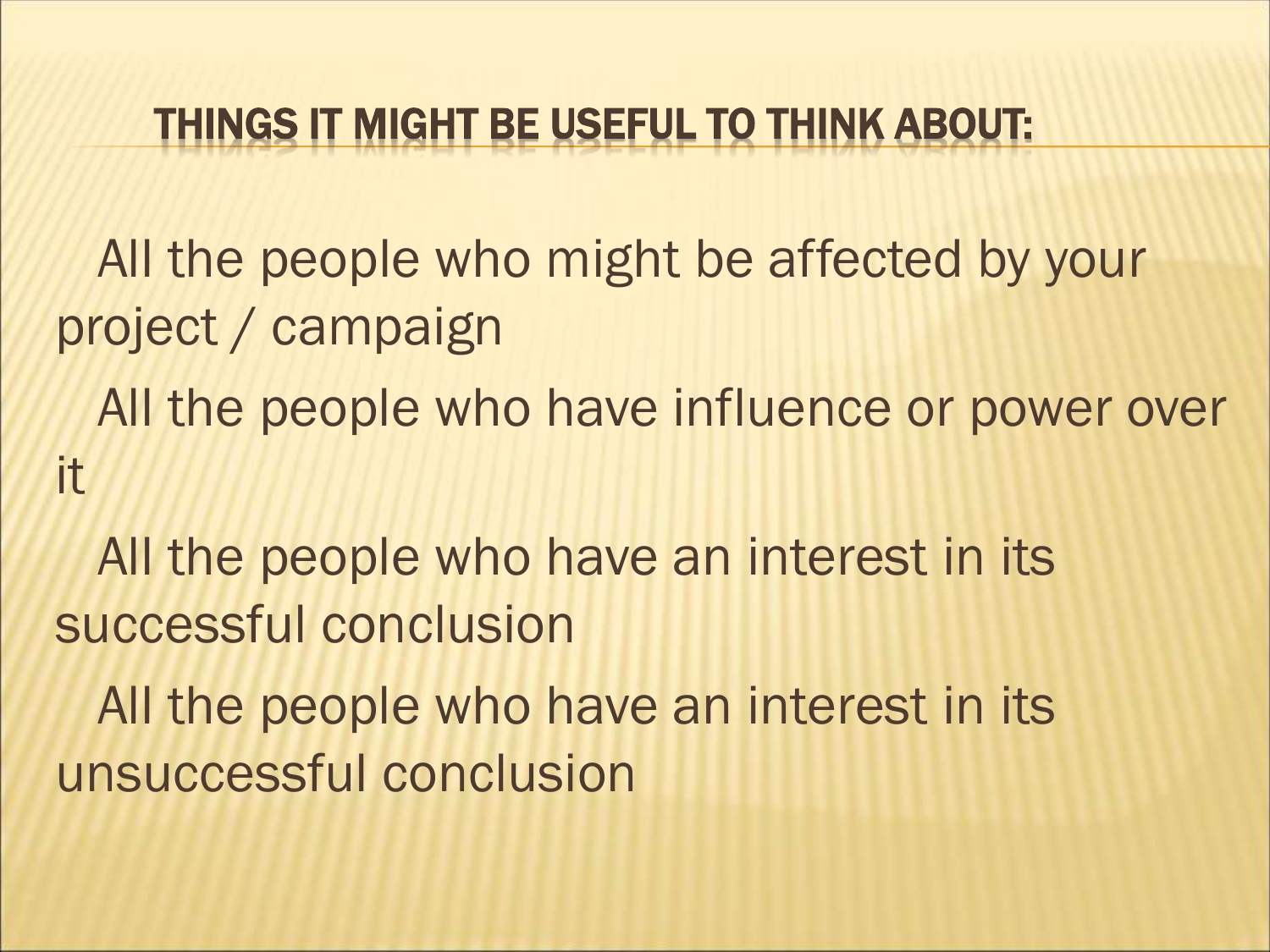## THINGS IT MIGHT BE USEFUL TO THINK ABOUT:

| Your boss                | National agencies            | Government               |
|--------------------------|------------------------------|--------------------------|
| <b>Senior executives</b> | <b>Partner organisations</b> | <b>Other Governments</b> |
| Your co-workers          | Campaigning groups           | Quangos                  |
| <b>Your team</b>         | <b>Funders</b>               | Other service providers  |
|                          | The media                    | The public               |
|                          | The private sector           | The community            |
| <b>Nour family</b>       | <b>Friends</b>               | Interest groups          |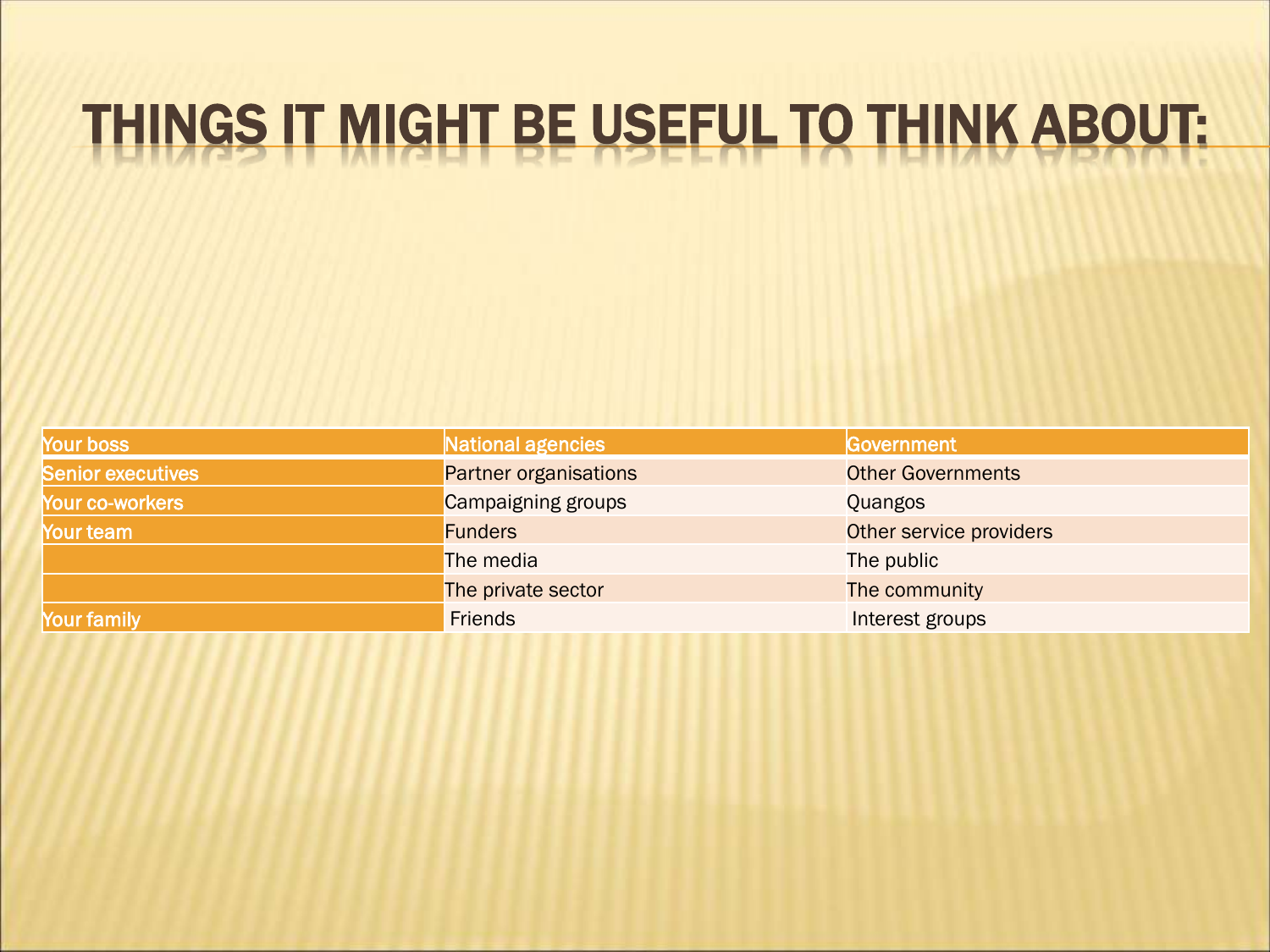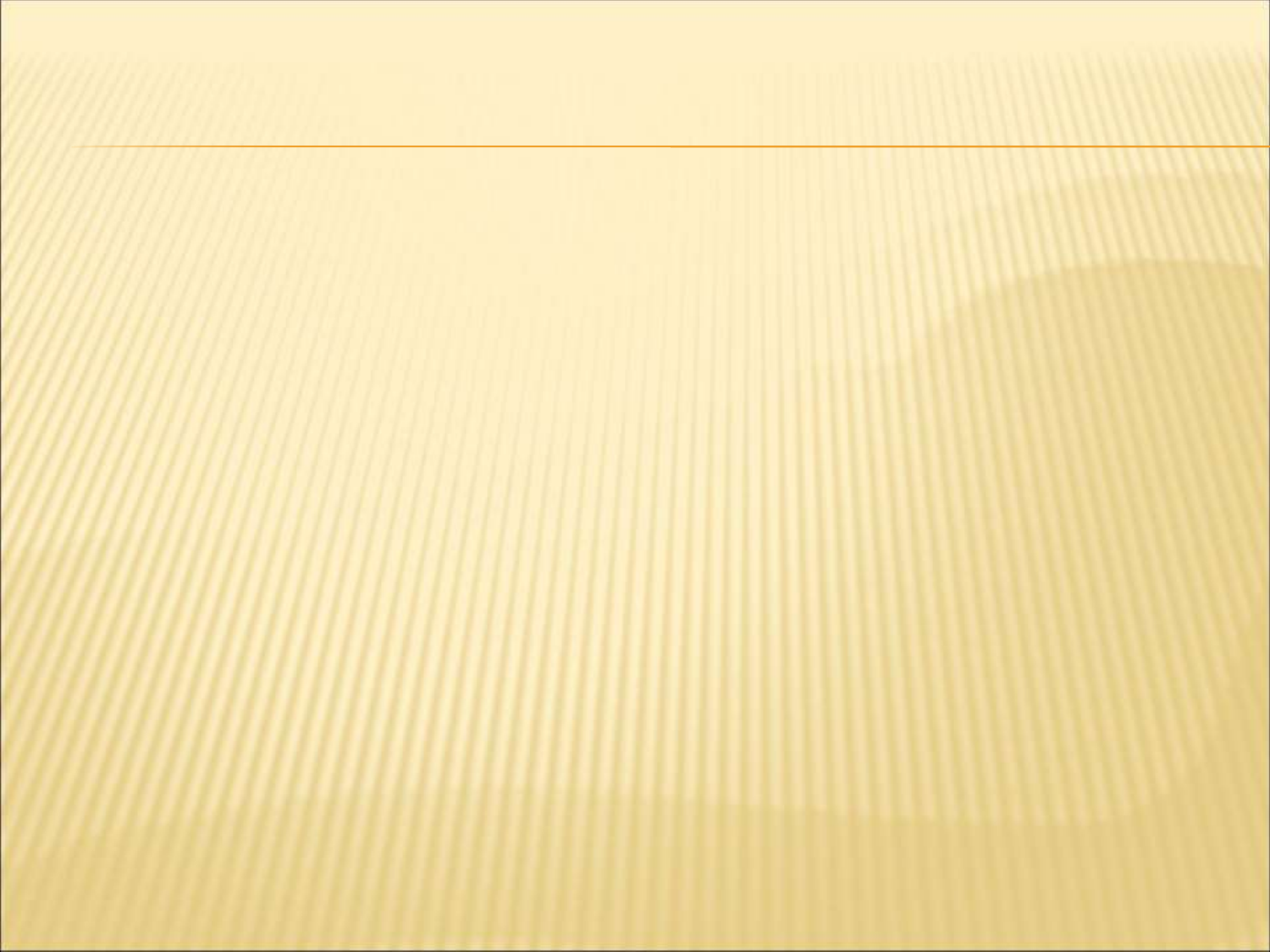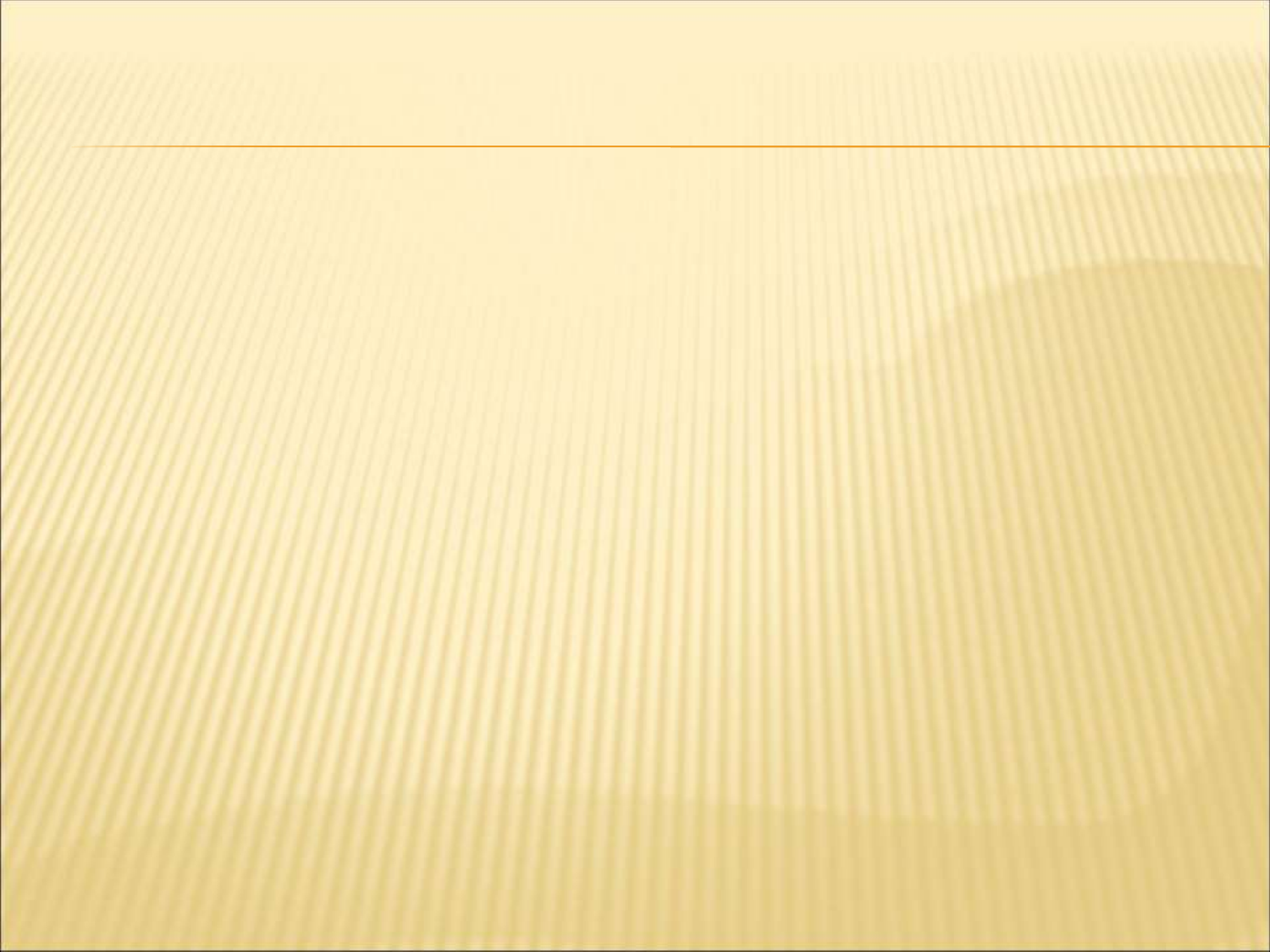